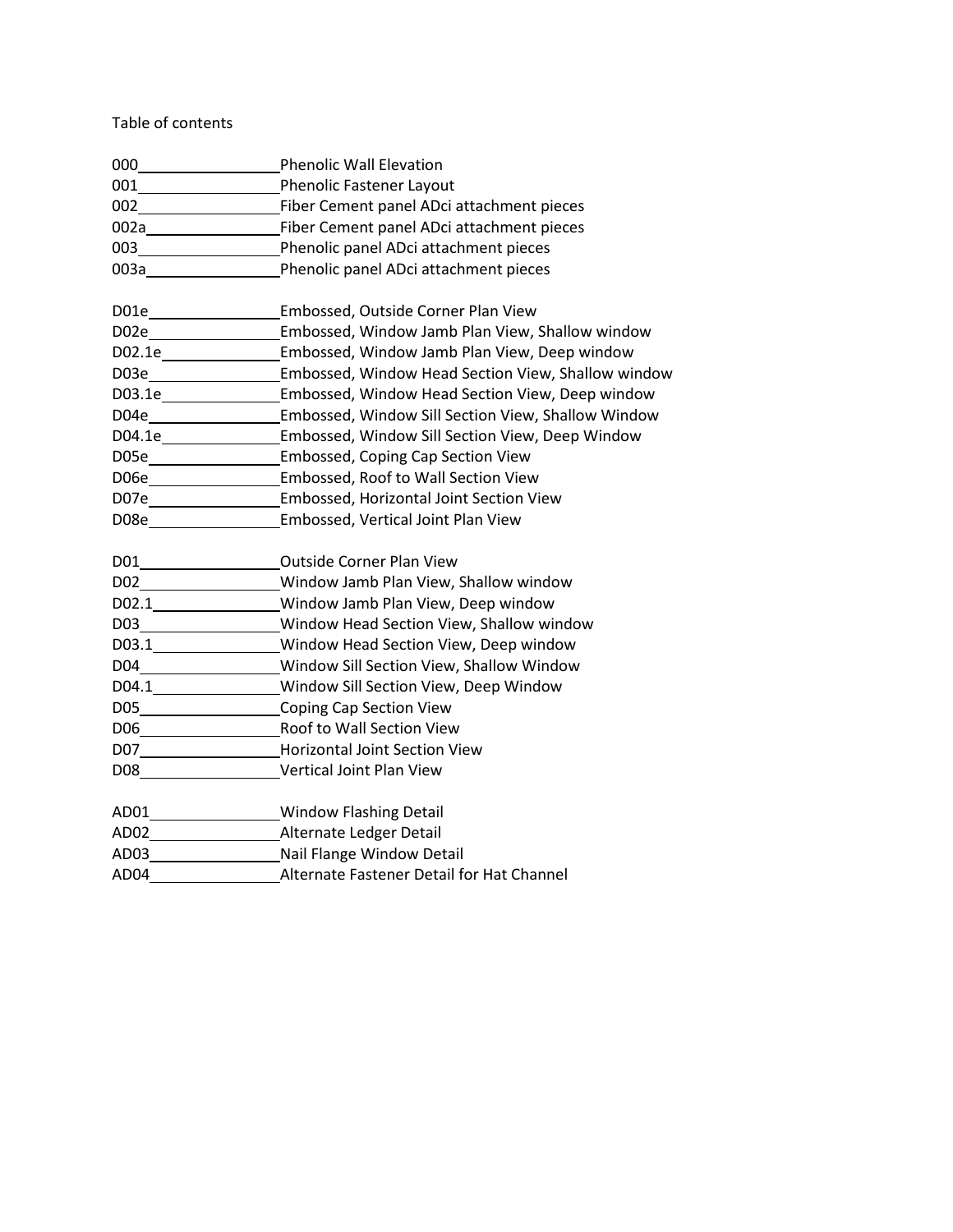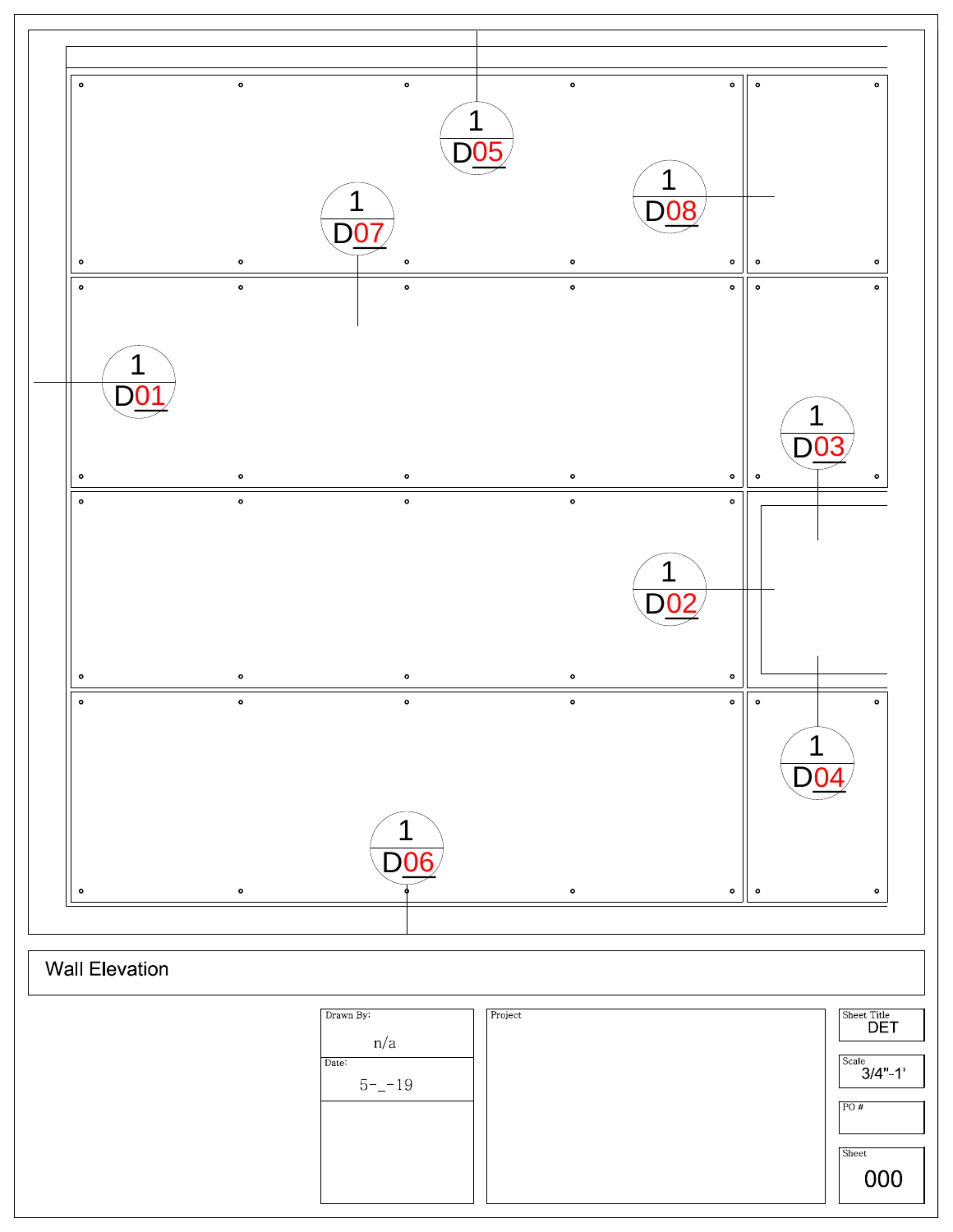

Phenolic Panel FASTENER LAYOUT

| Drawn By:<br>n/a<br>Date:<br>$5 - -19$ | Project | Sheet Title<br><b>DET</b><br>Scale<br>$3/4" - 1'$<br>PO# |
|----------------------------------------|---------|----------------------------------------------------------|
|                                        |         | Sheet<br>001                                             |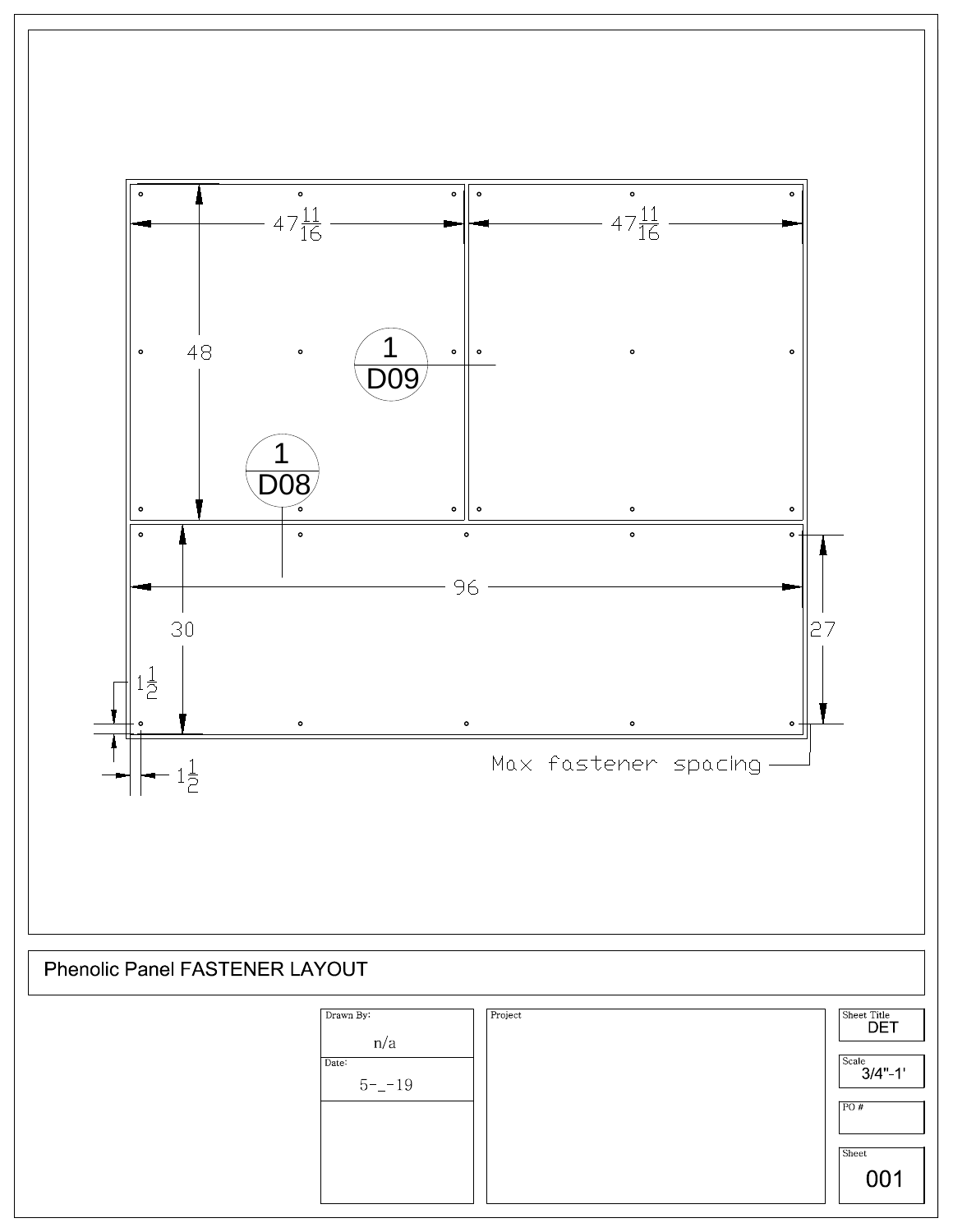| fiber cement panel on ADC Ventilated Exposed Fastener system<br>$\mbox{Drawn } \mbox{By:}$ | Project<br>$\overbrace{\text{sheet Title}}^{\text{Site}}$ |
|--------------------------------------------------------------------------------------------|-----------------------------------------------------------|

| n/a                | DE I               |
|--------------------|--------------------|
| Date:<br>$5 - -19$ | Scale<br>$6" = 1"$ |
|                    | PO#                |
|                    | Sheet<br> 002      |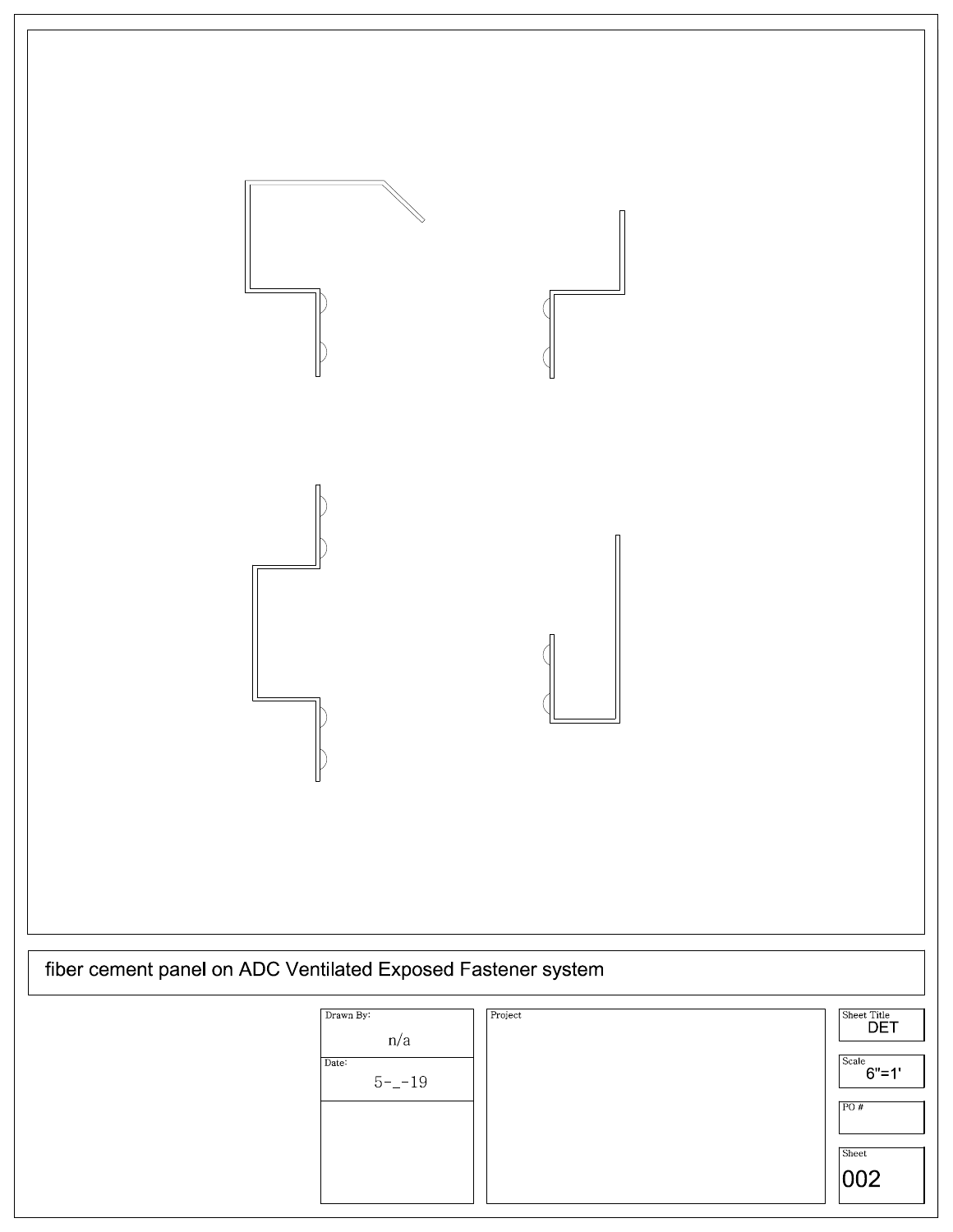

| Drawn By:<br>n/a<br>Date:<br>$5 - -19$ | Project | Sheet Title<br><b>DET</b><br>Scale<br>$6" = 1'$<br>PO#<br>Sheet<br>002a |
|----------------------------------------|---------|-------------------------------------------------------------------------|
|                                        |         |                                                                         |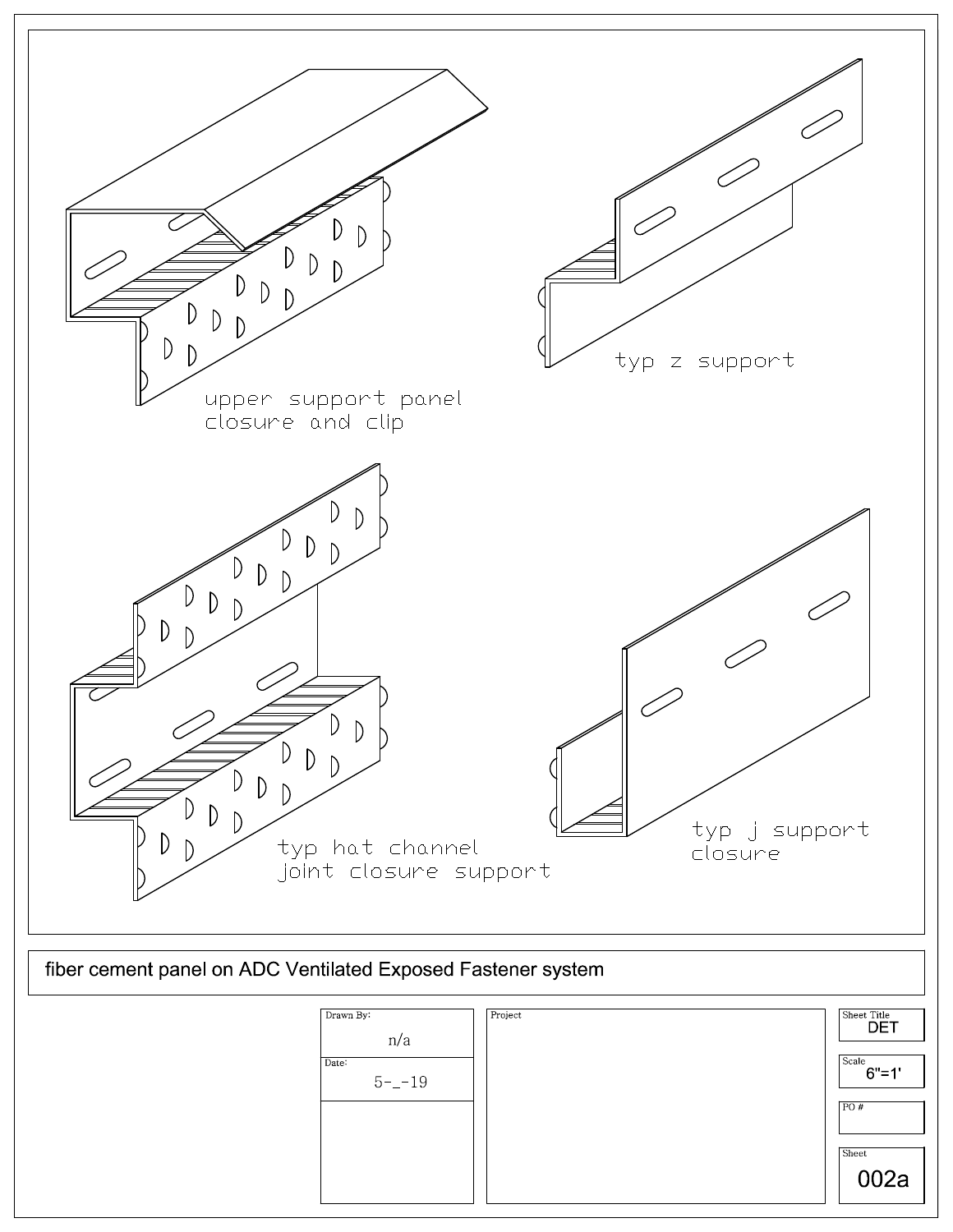

| Drawn By:<br>n/a   | Project | Sheet Title<br><b>DET</b> |
|--------------------|---------|---------------------------|
| Date:<br>$5 - -19$ |         | Scale<br>$6" = 1"$        |
|                    |         | PO#                       |
|                    |         | Sheet                     |
|                    |         | 003                       |
|                    |         |                           |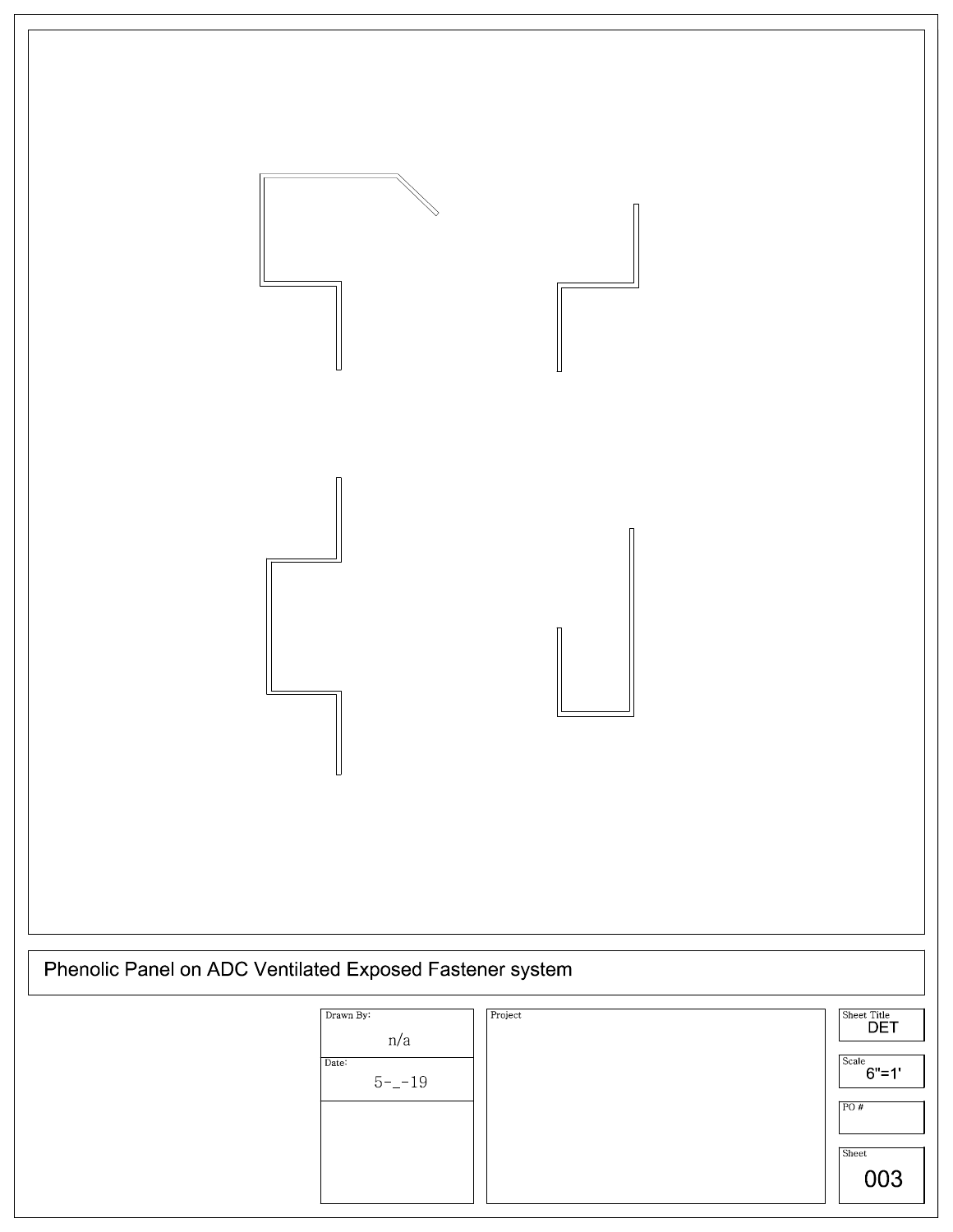

003a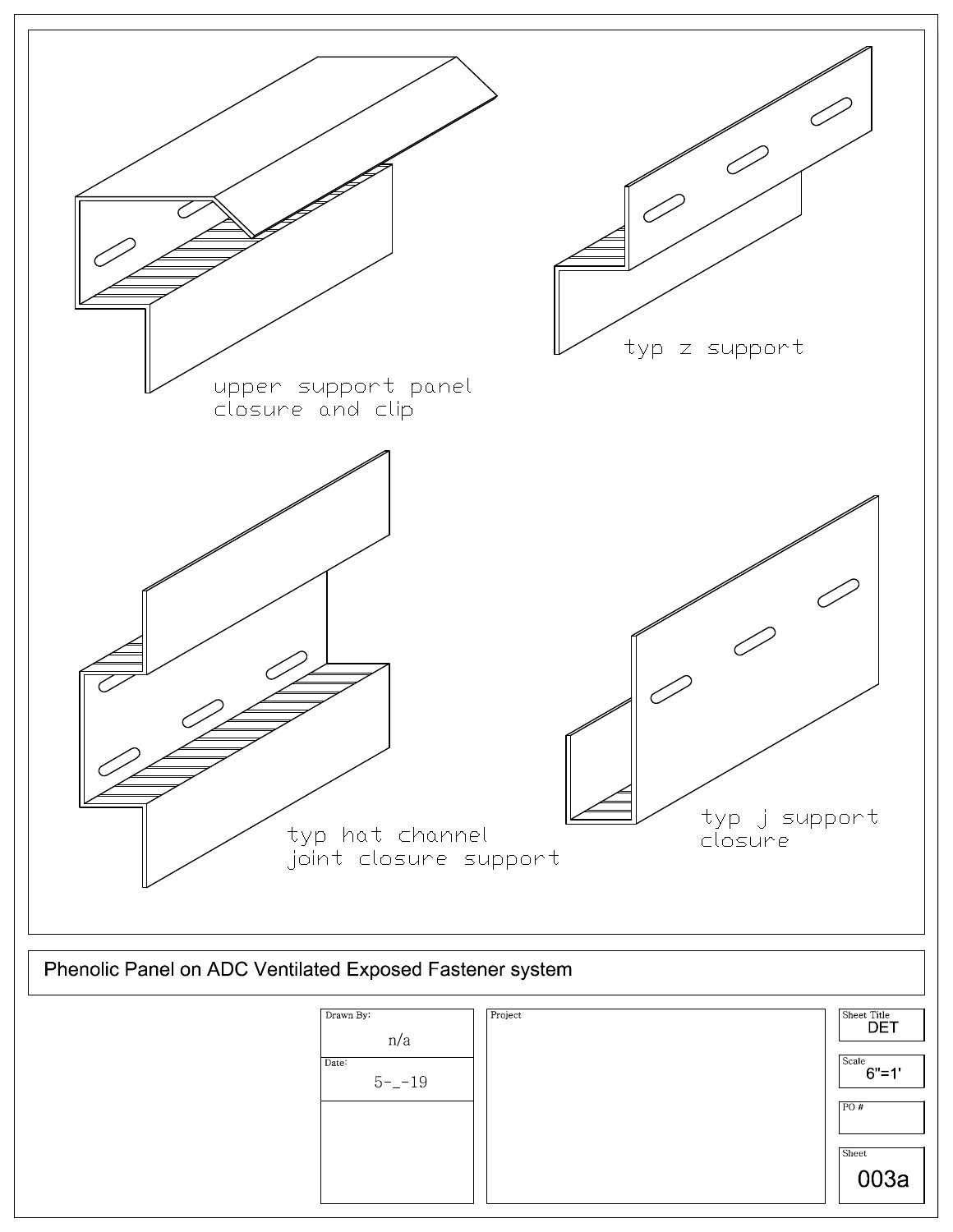

| Drawn By:<br>n/a   | Project | Sheet Title<br><b>DET</b> |
|--------------------|---------|---------------------------|
| Date:<br>$5 - -19$ |         | Scale<br>$3" = 1"$        |
|                    |         | PO#                       |
|                    |         | Sheet<br>D <sub>01e</sub> |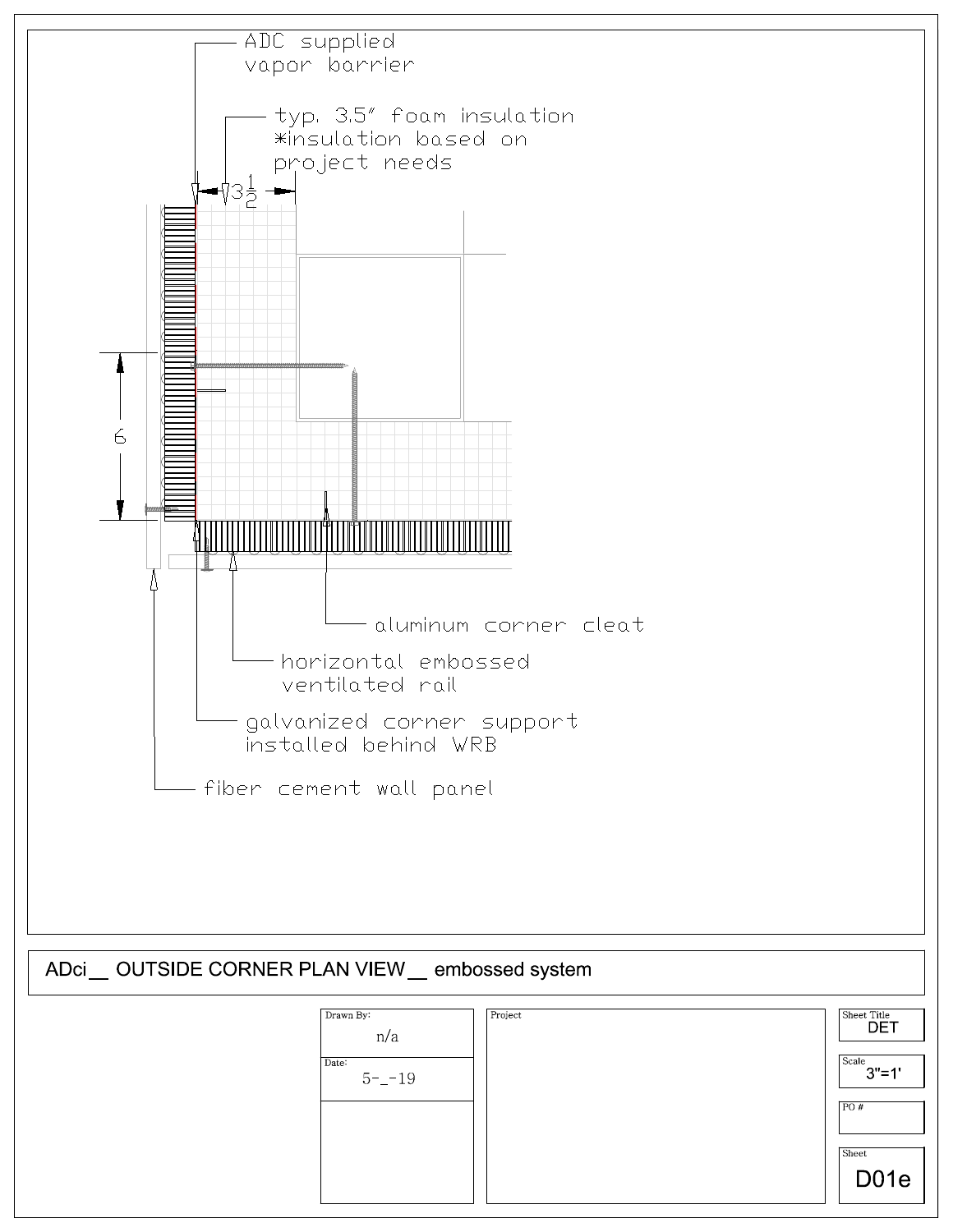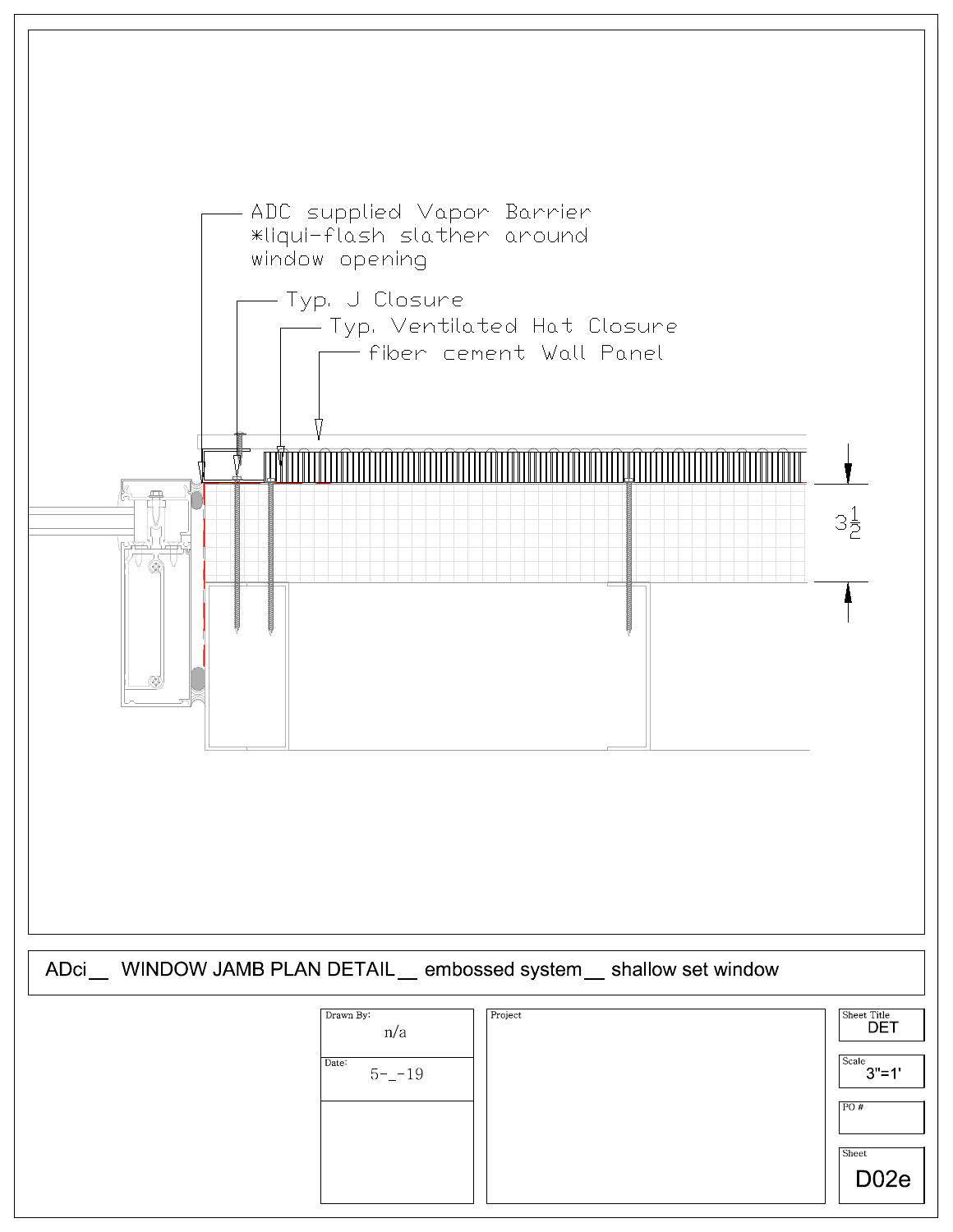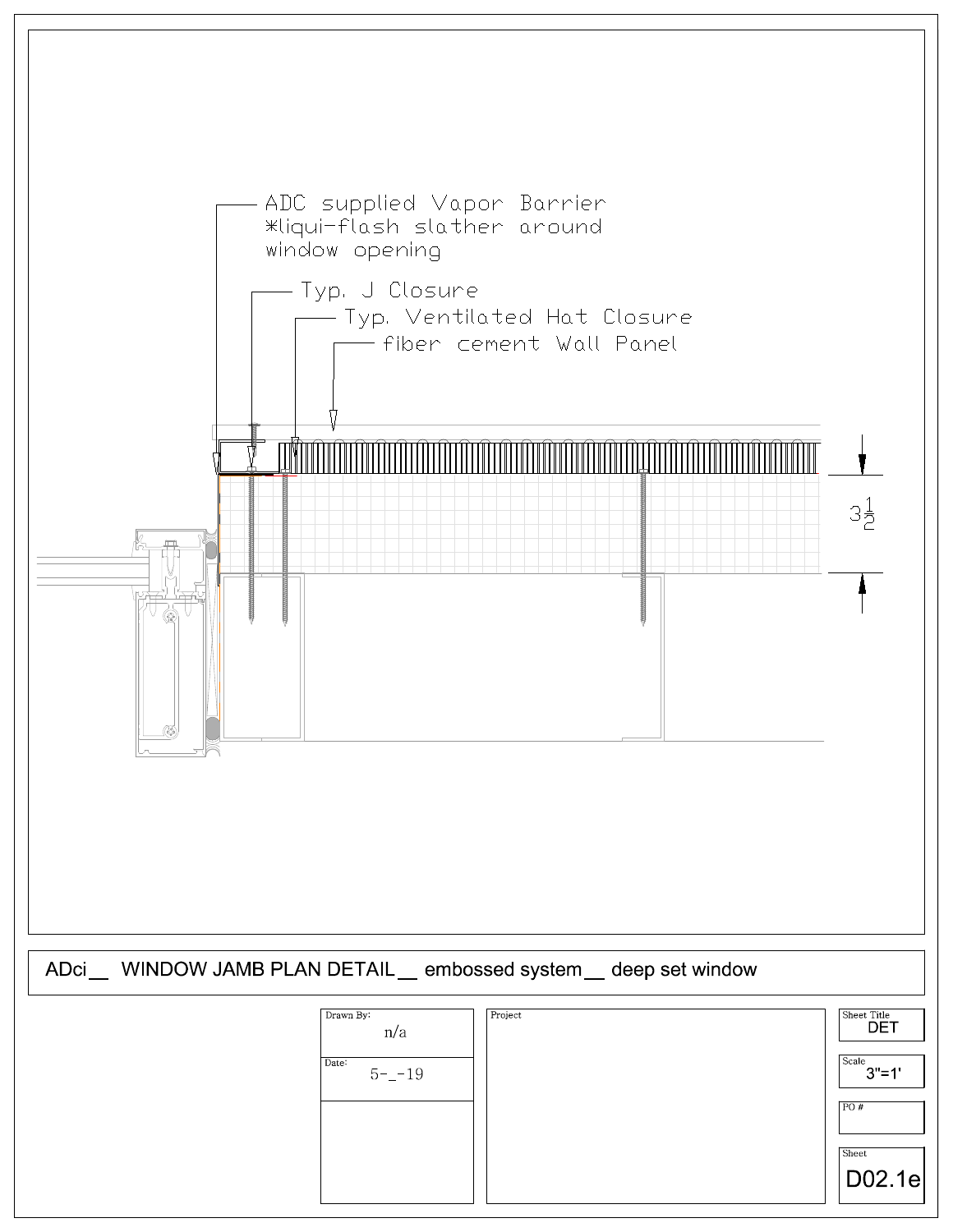

| Drawn By:<br>n/a   | Project | Sheet Title<br><b>DET</b> |
|--------------------|---------|---------------------------|
| Date:<br>$5 - -19$ |         | Scale<br>$3" = 1'$        |
|                    |         | PO#                       |
|                    |         | Sheet                     |
|                    |         | D <sub>03e</sub>          |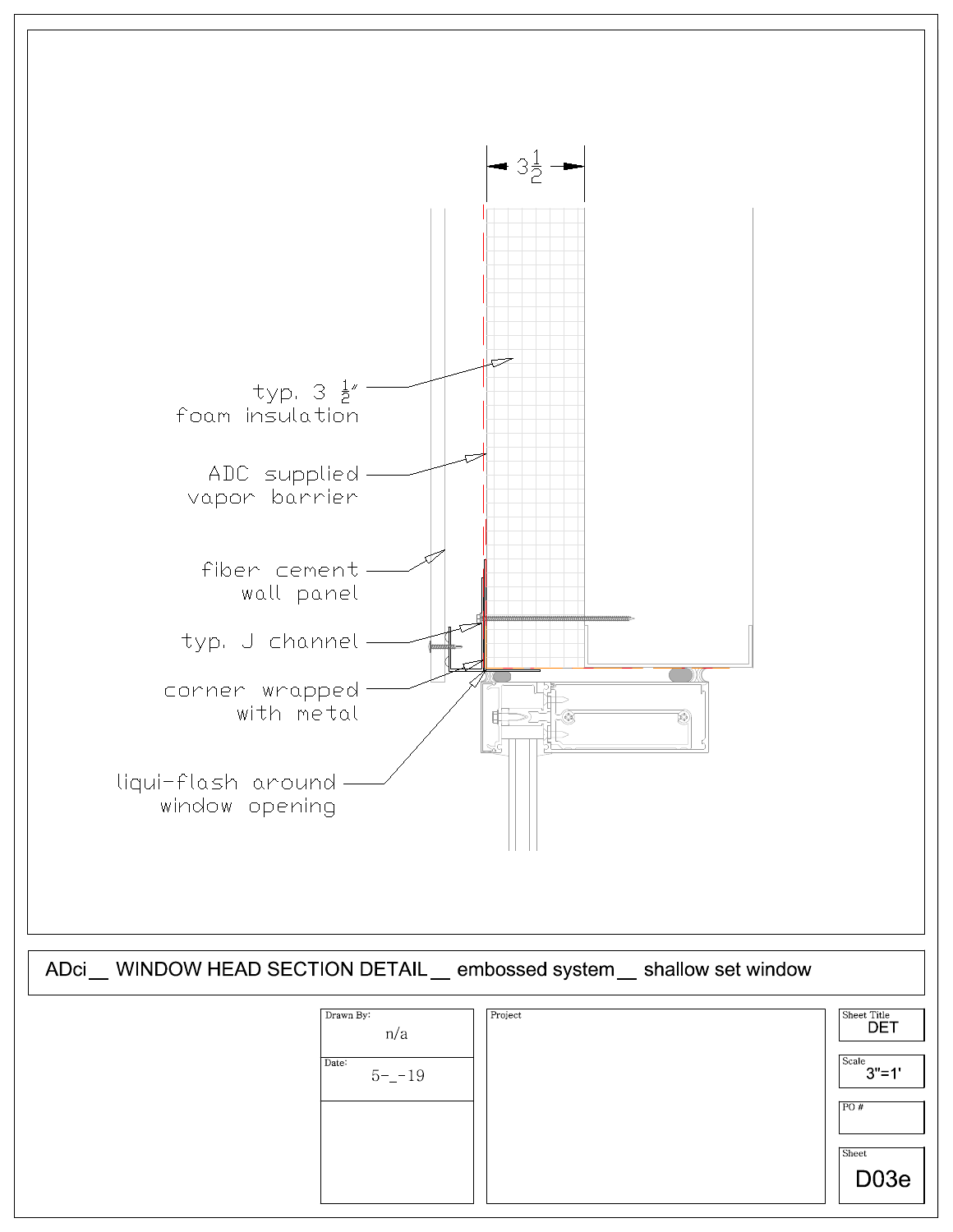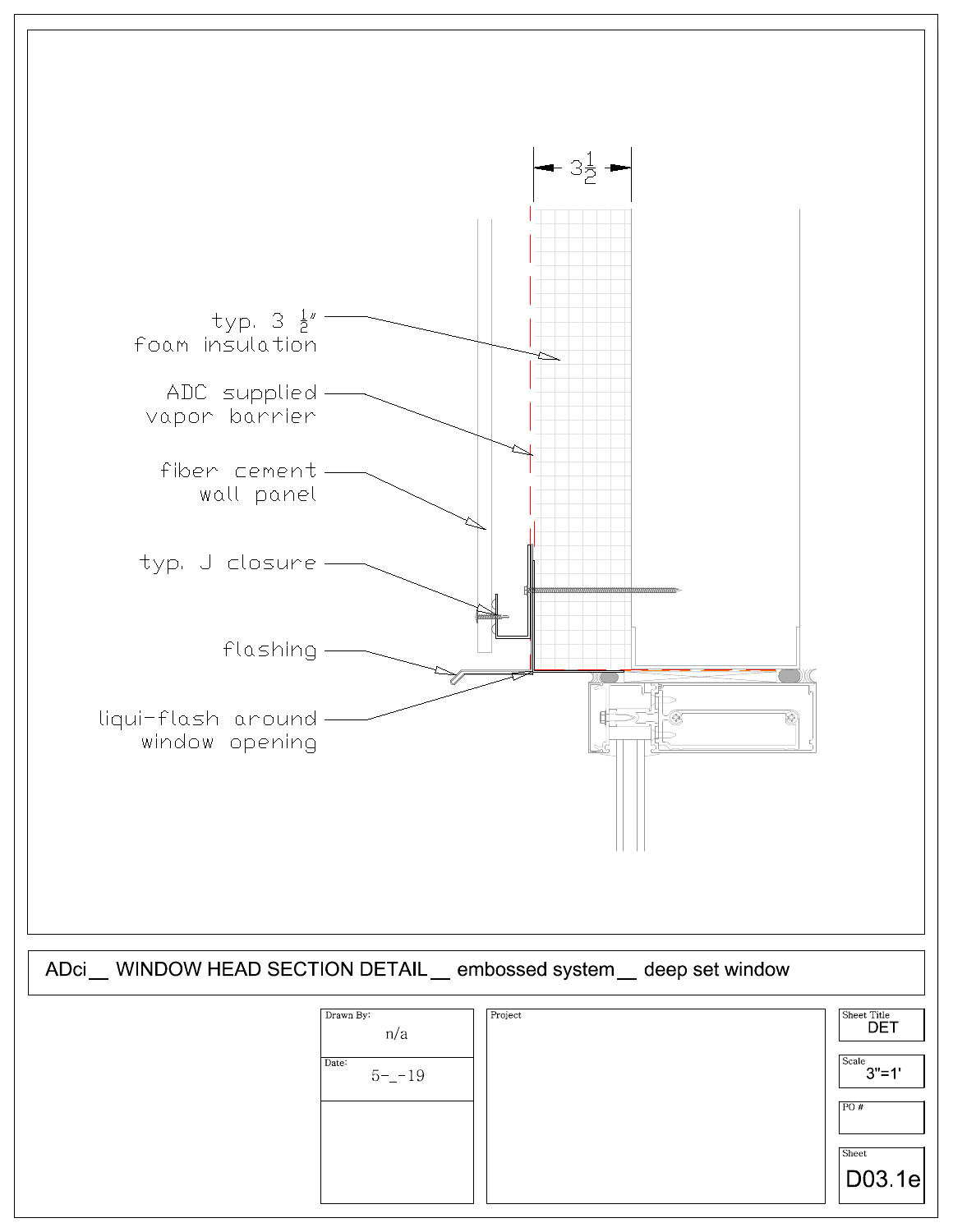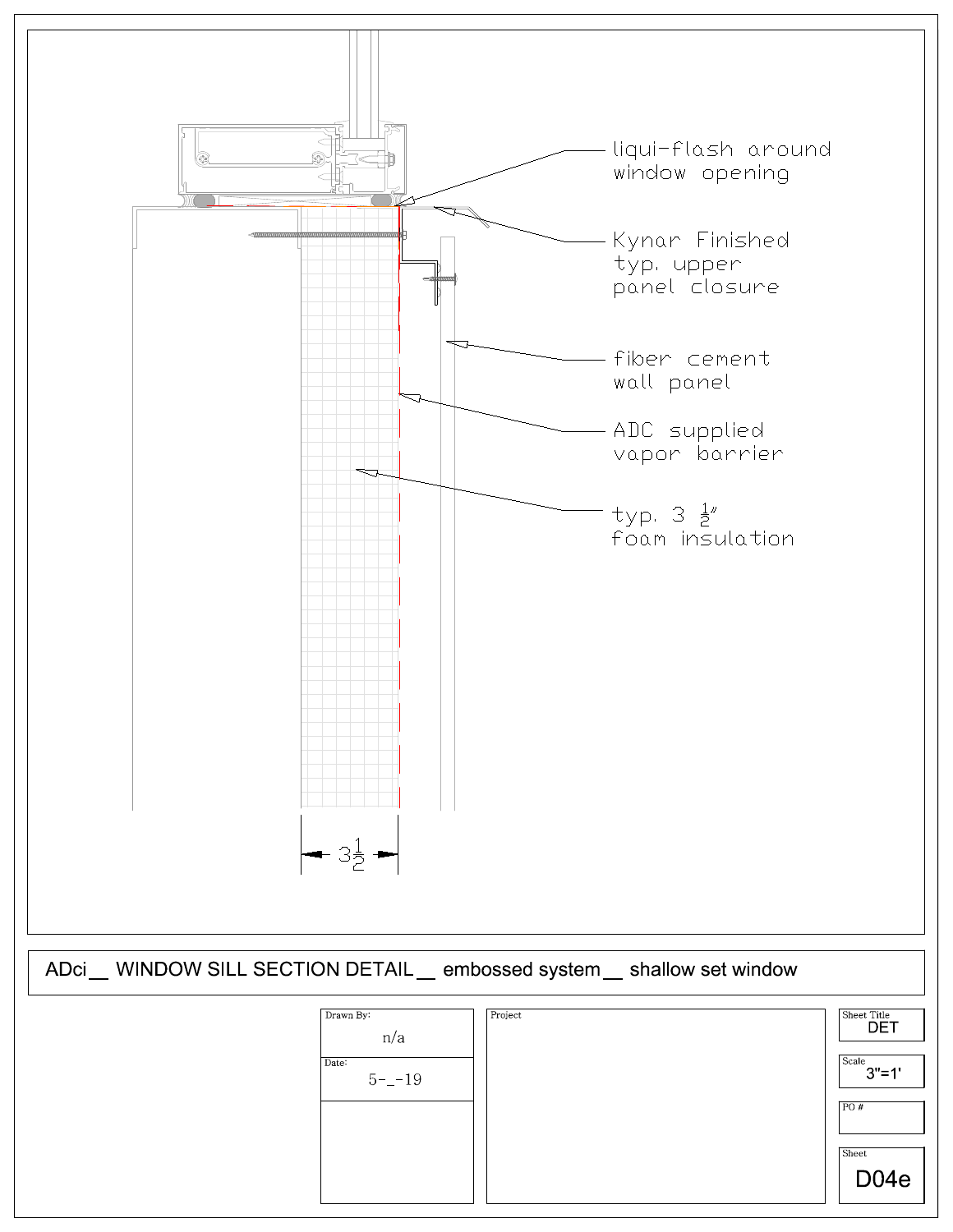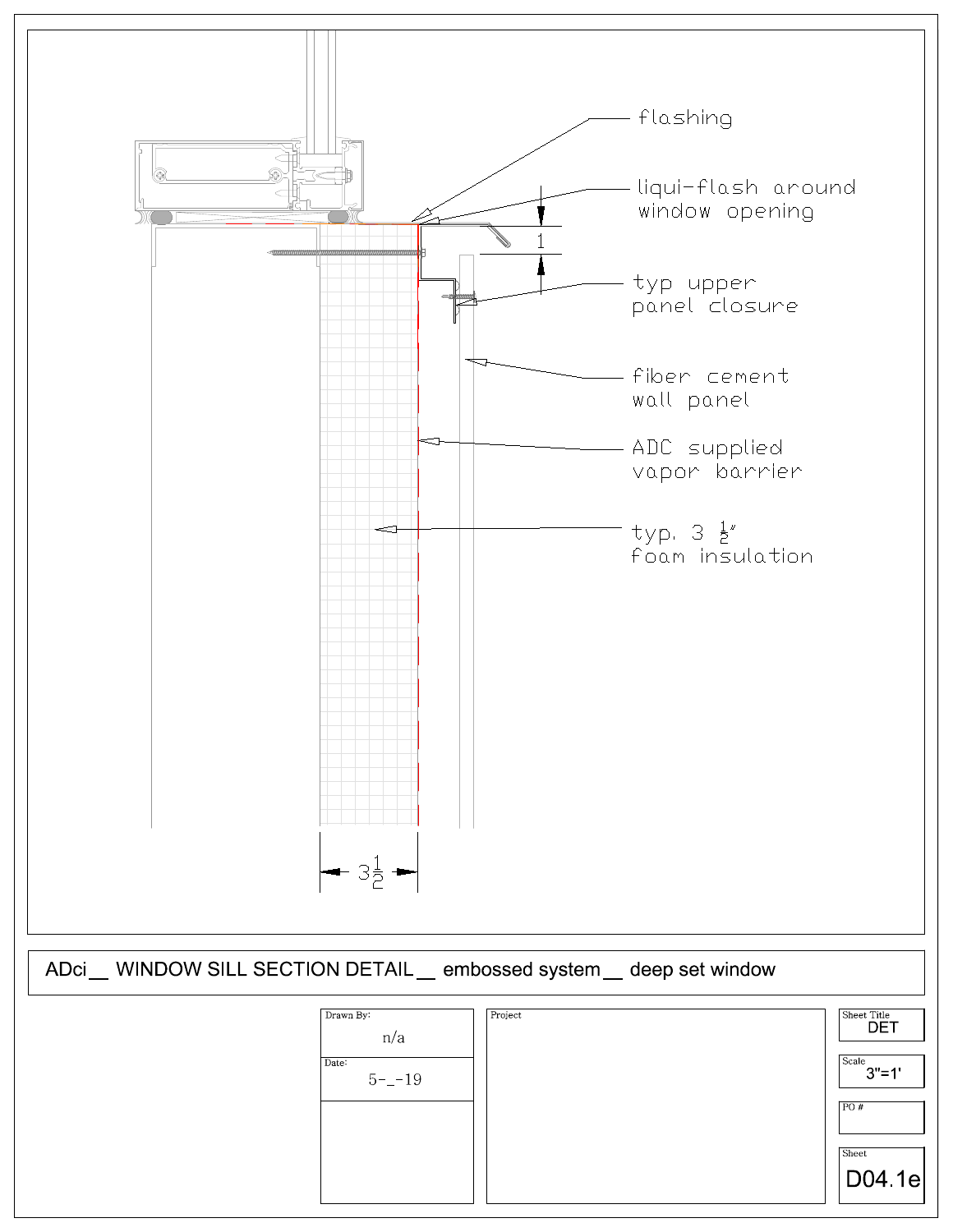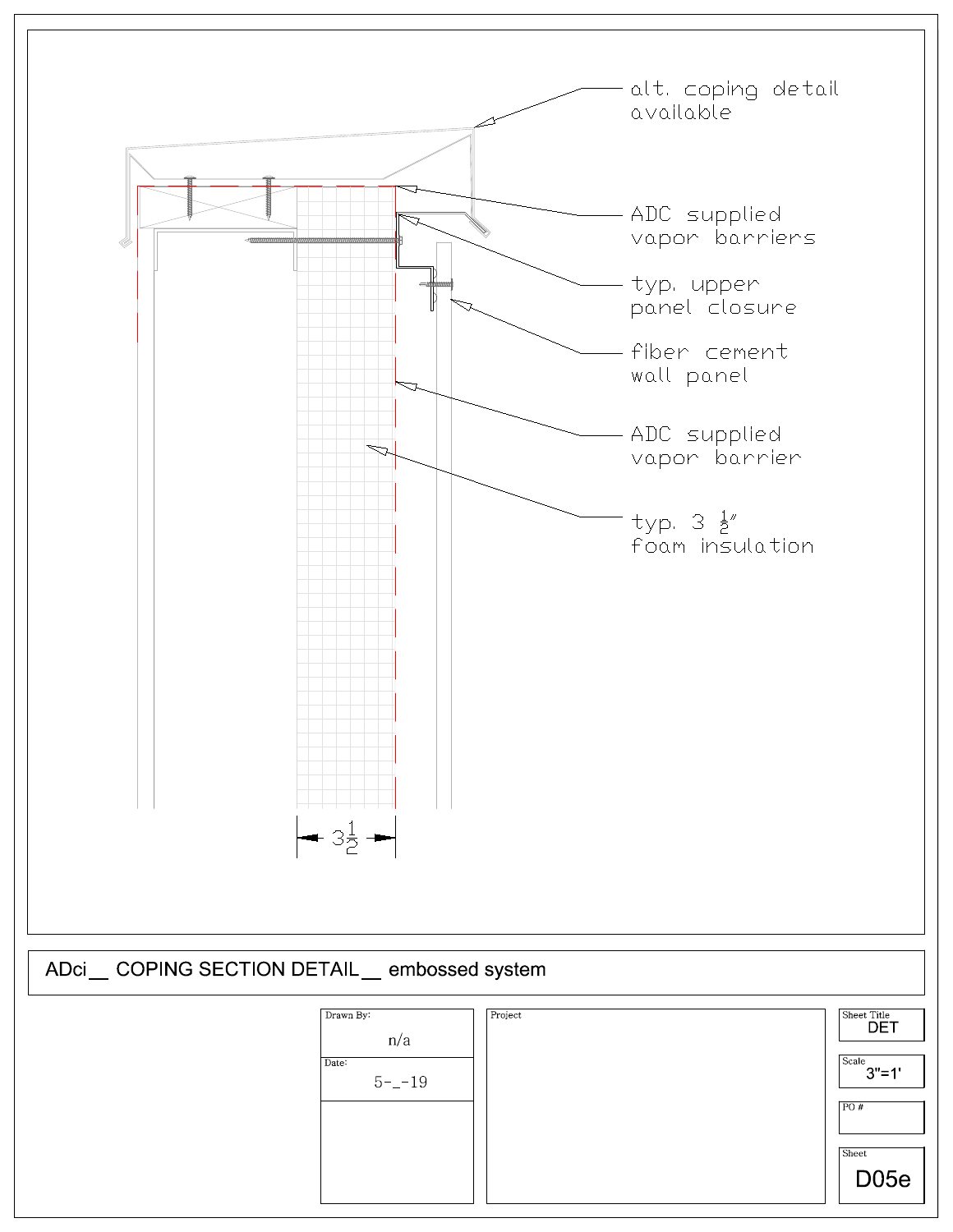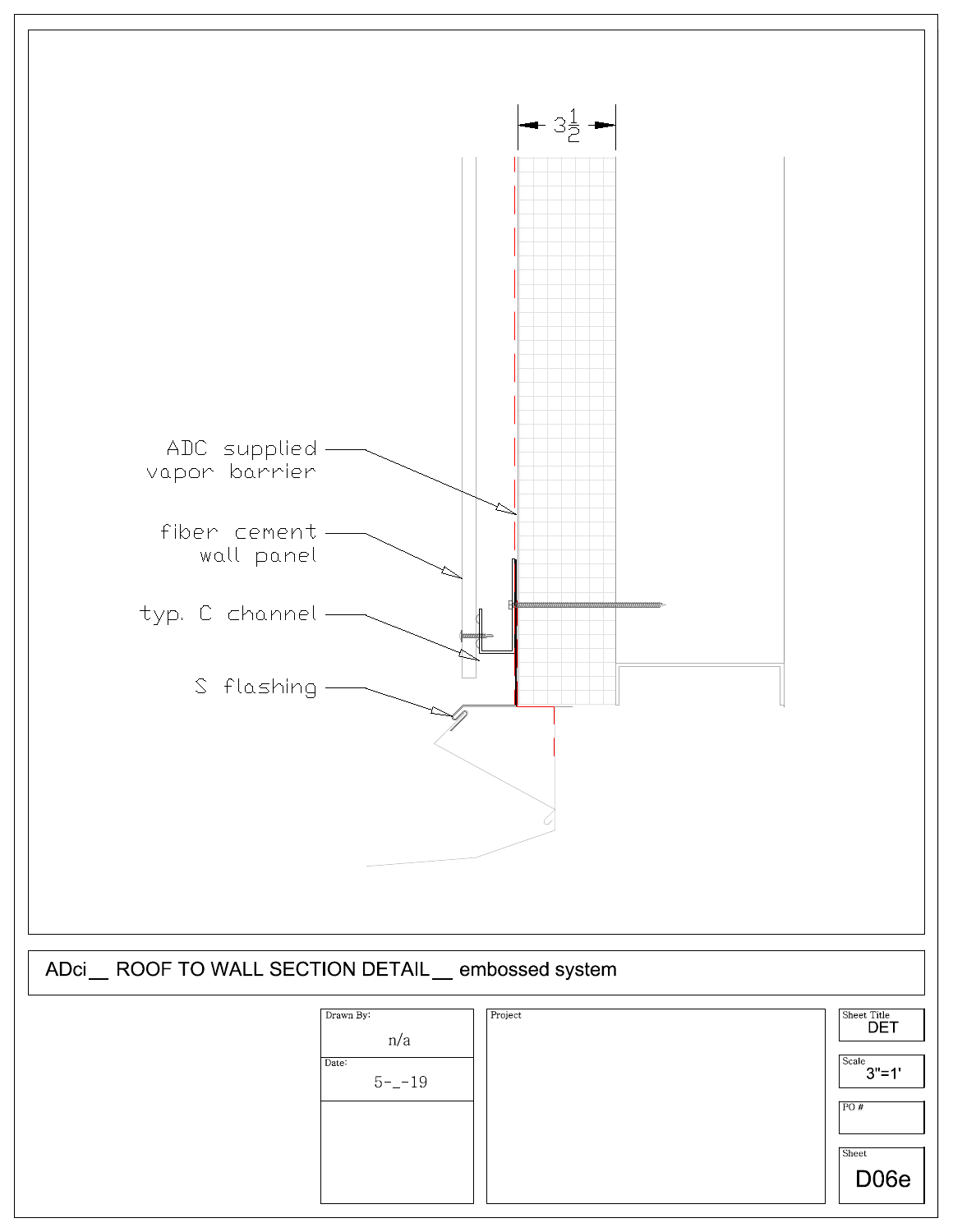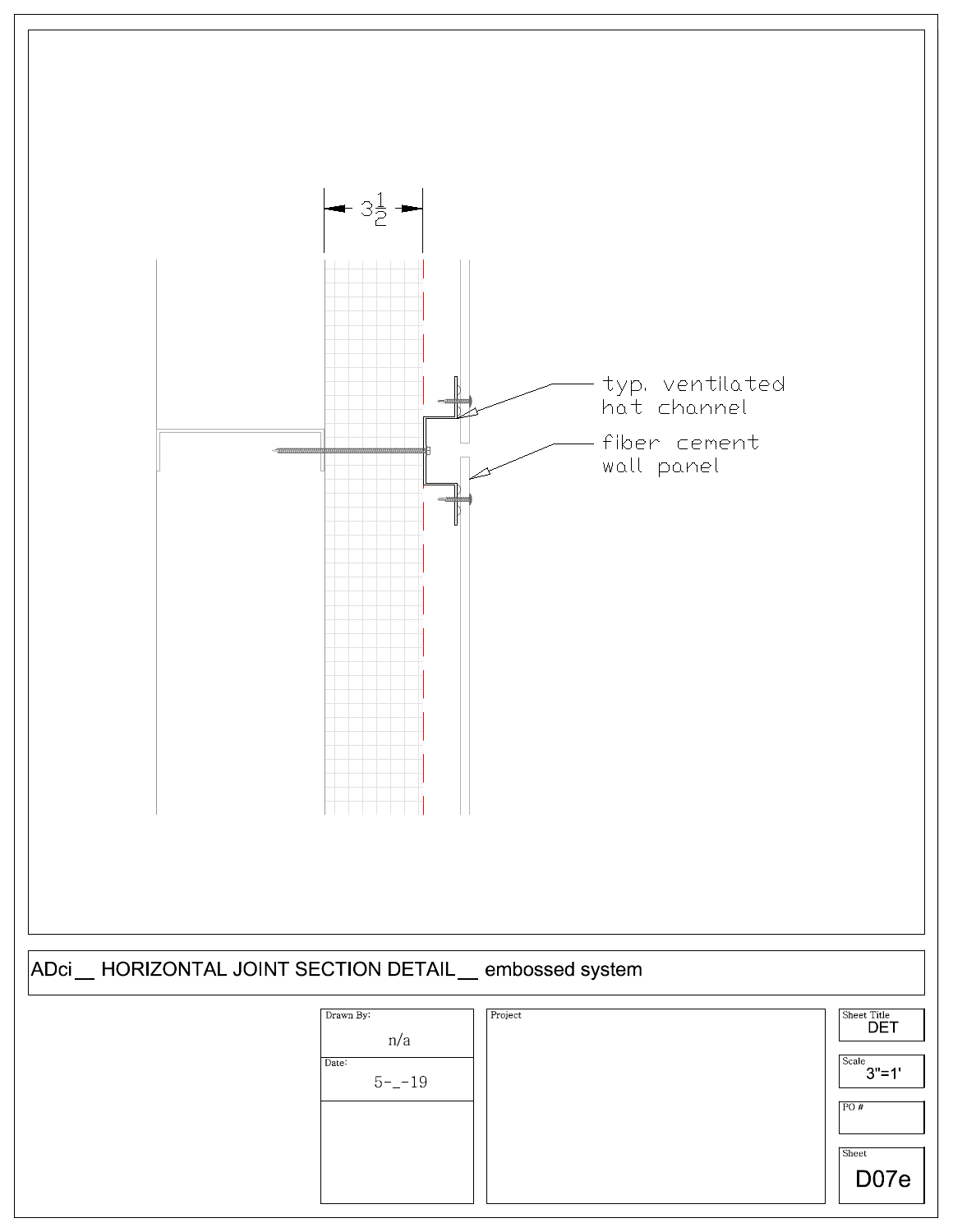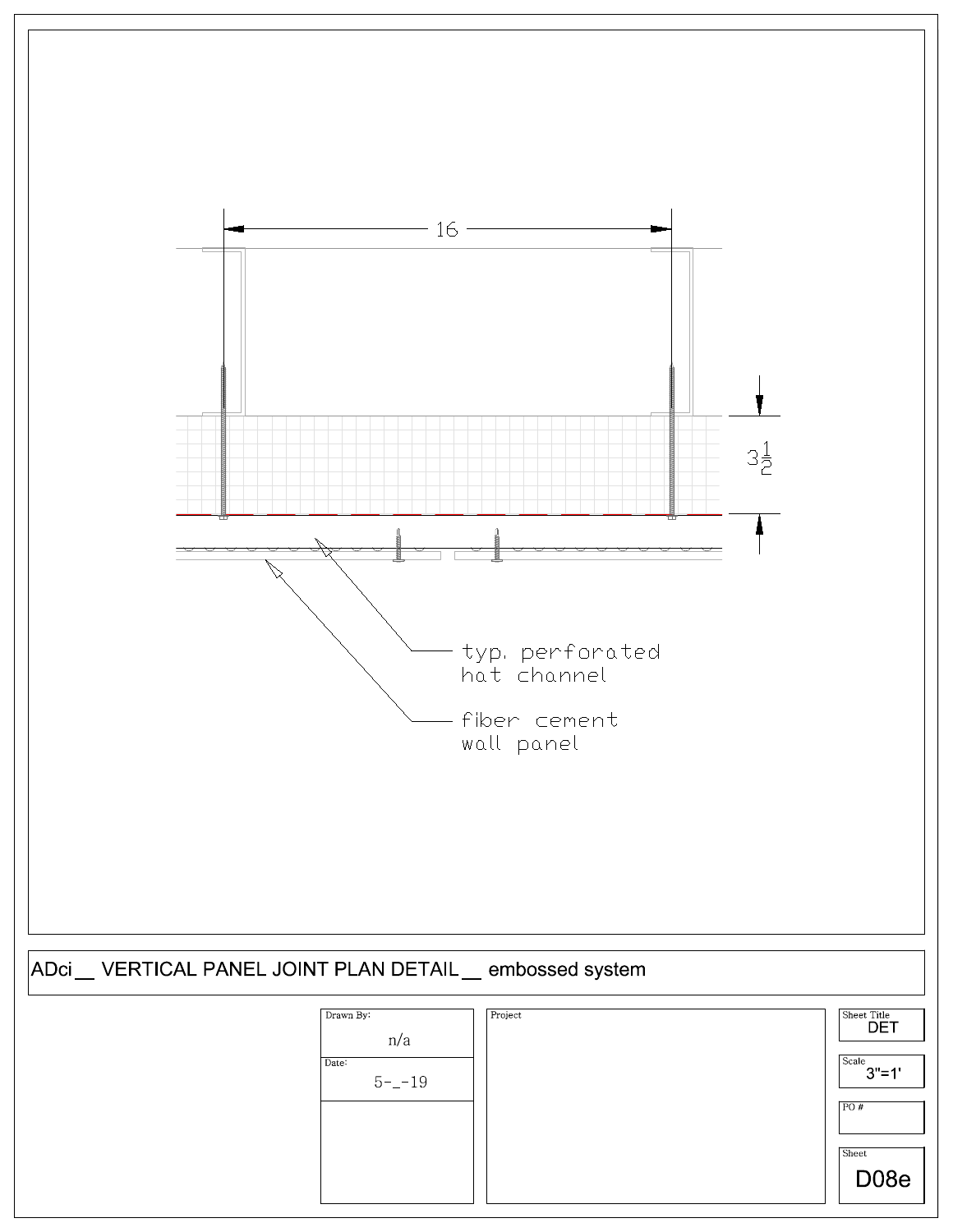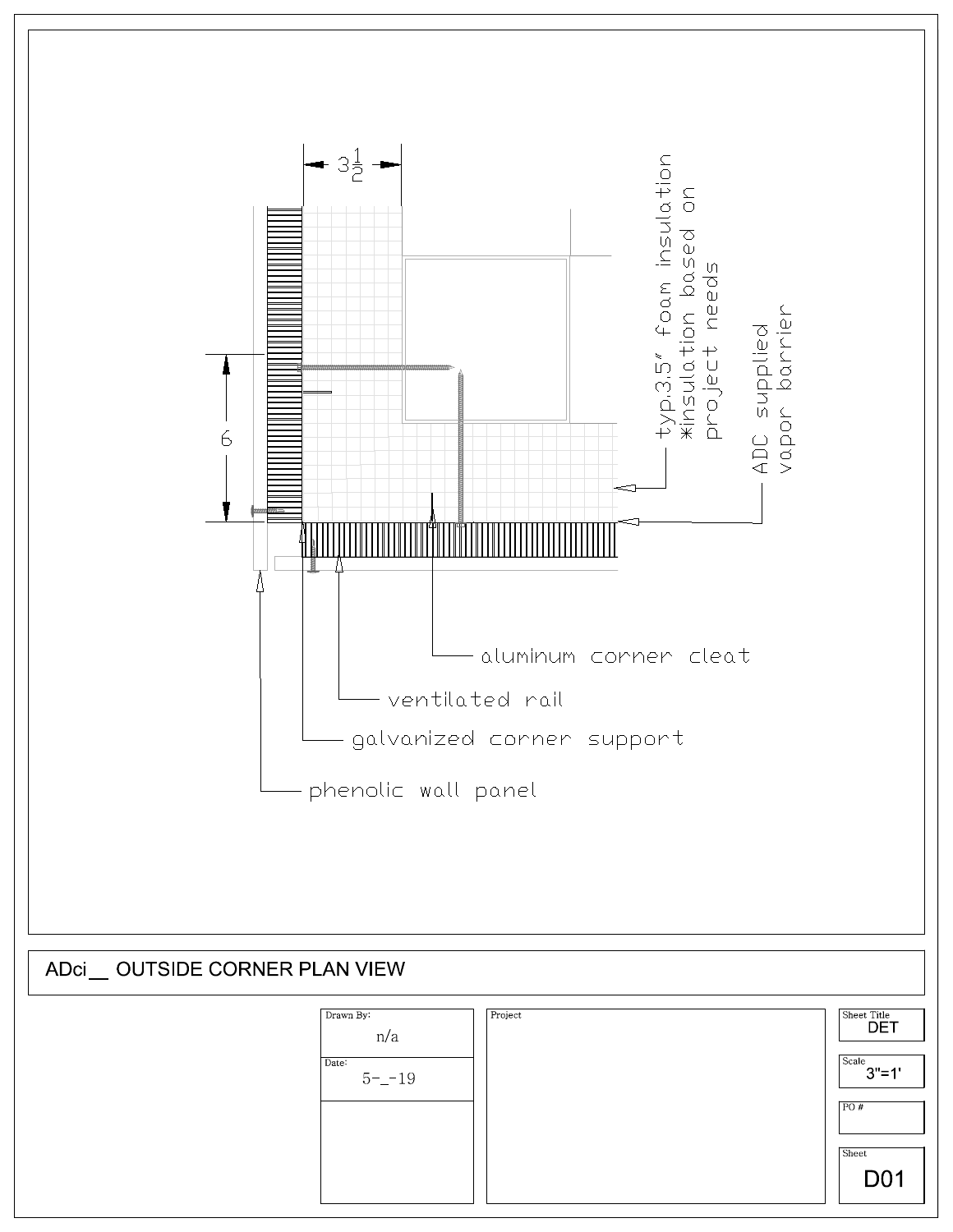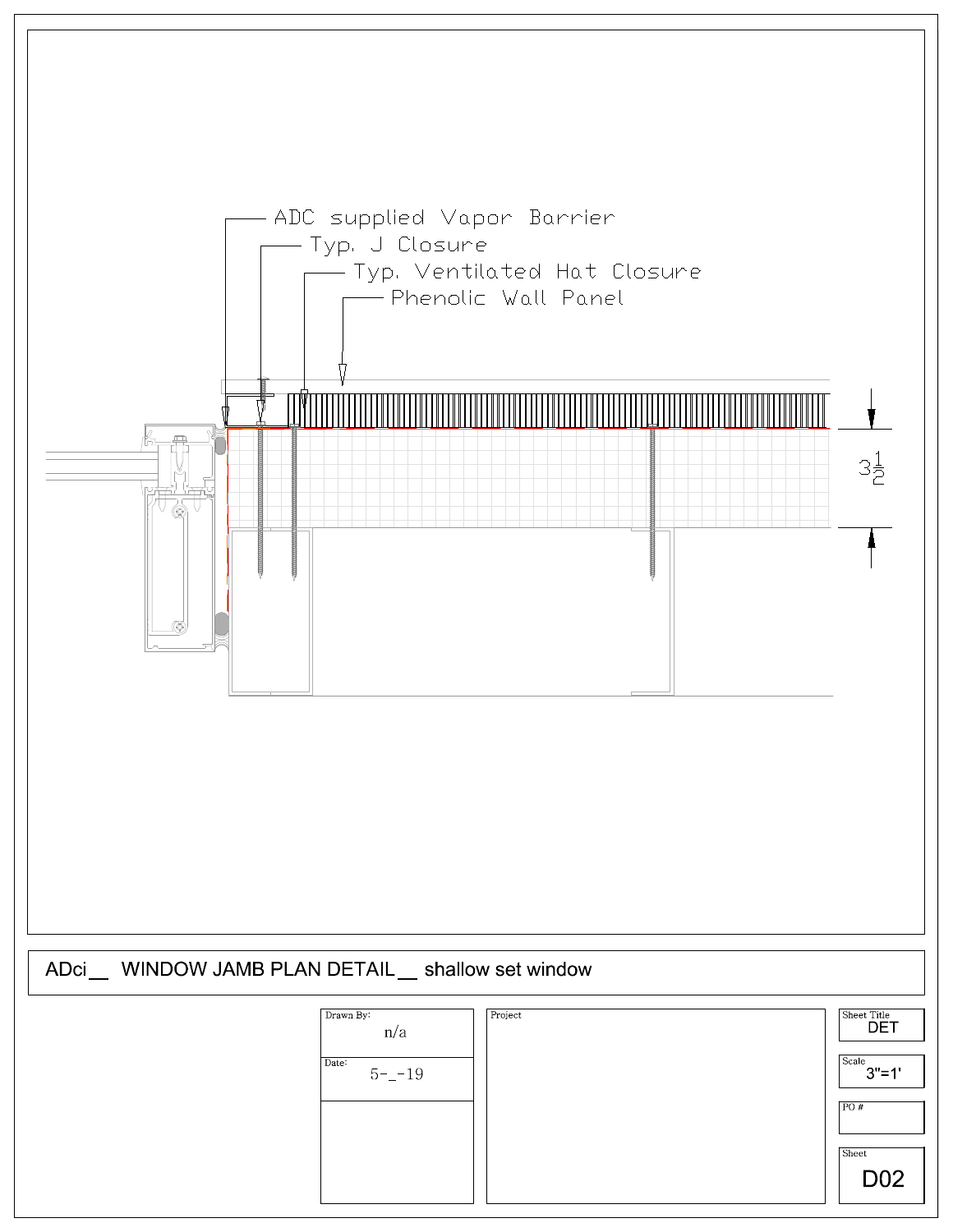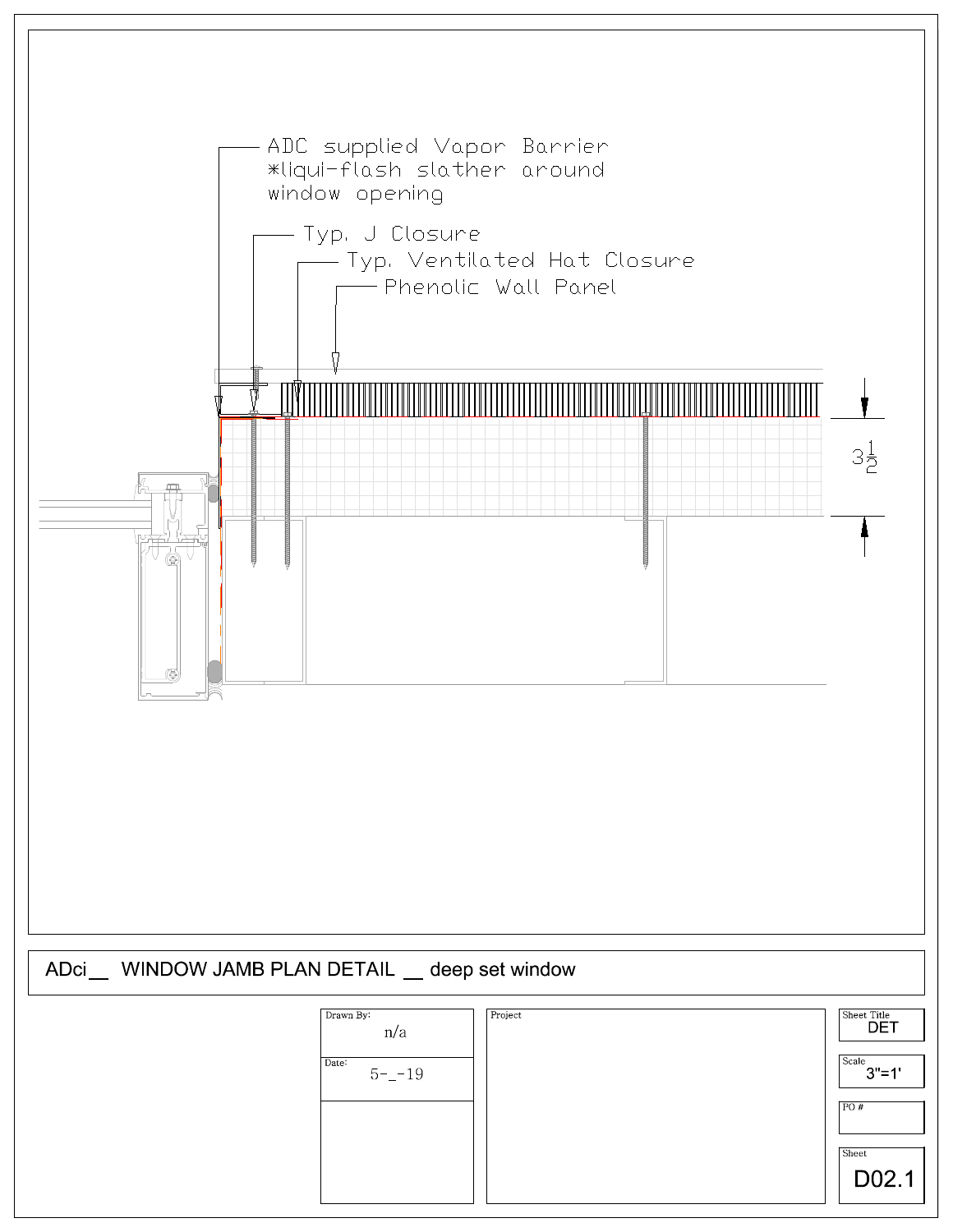

| Drawn By:<br>n/a   | Project | Sheet Title<br><b>DET</b> |
|--------------------|---------|---------------------------|
| Date:<br>$5 - -19$ |         | Scale<br>$3" = 1'$        |
|                    |         | PO#                       |
|                    |         | Sheet                     |
|                    |         | D <sub>03</sub>           |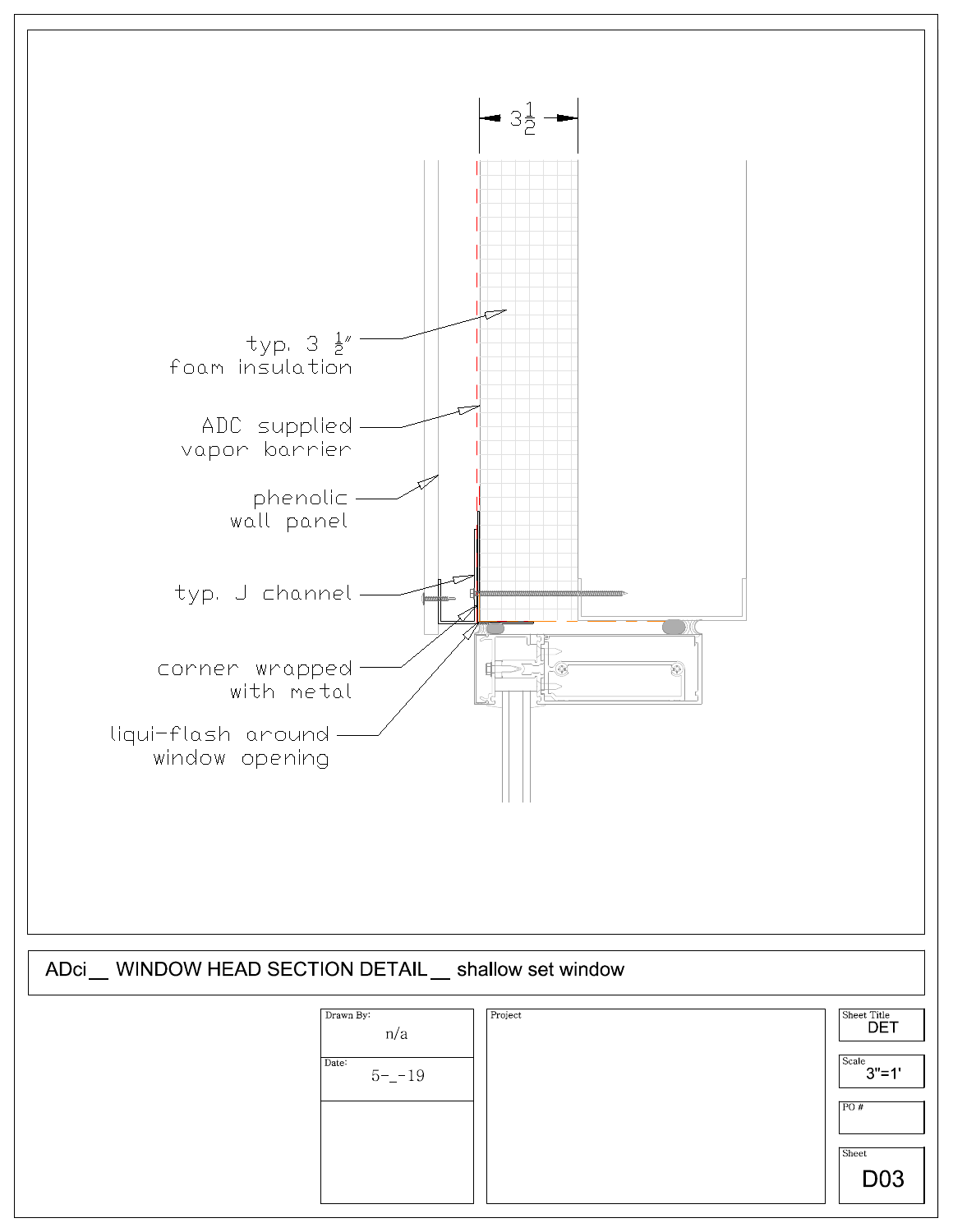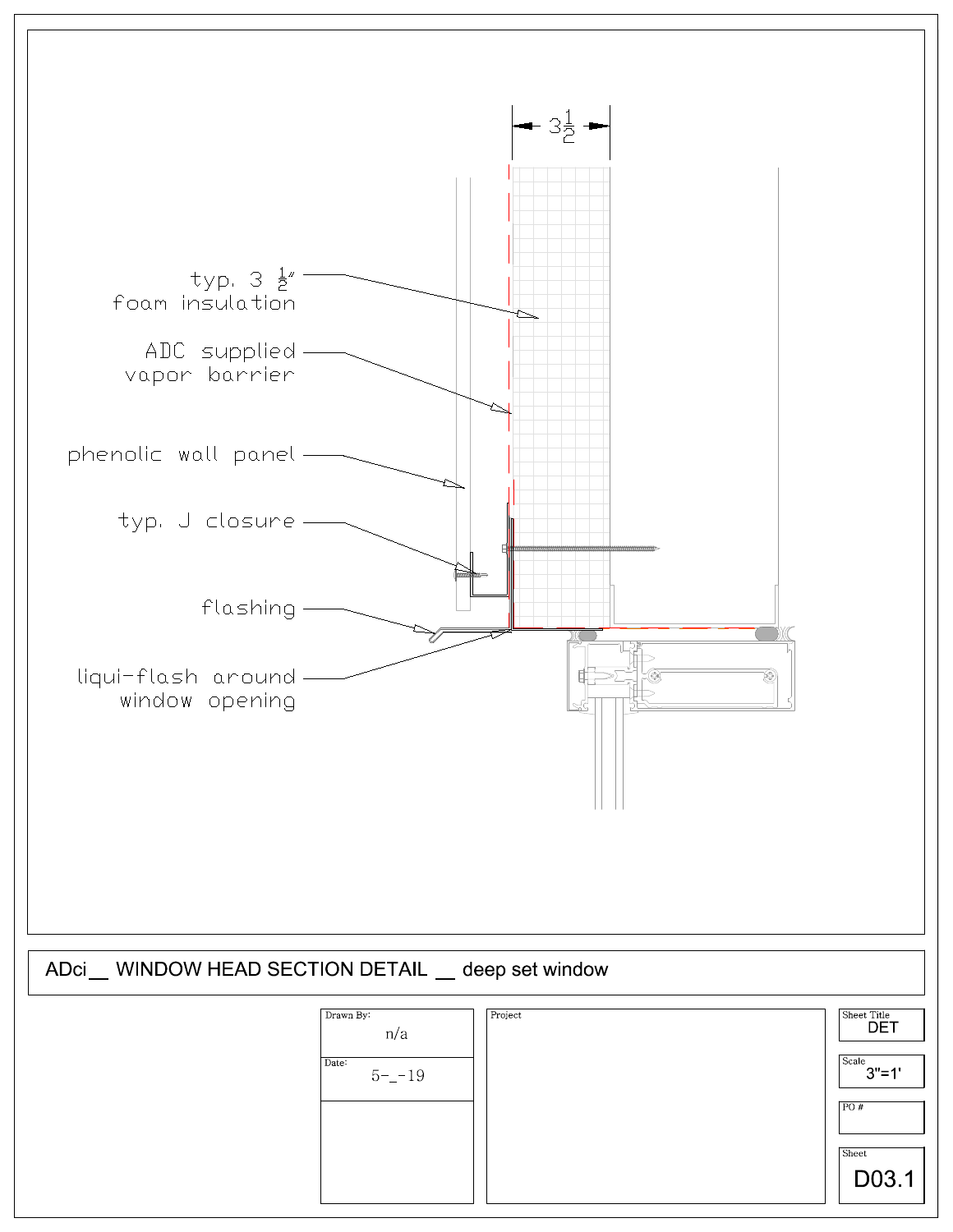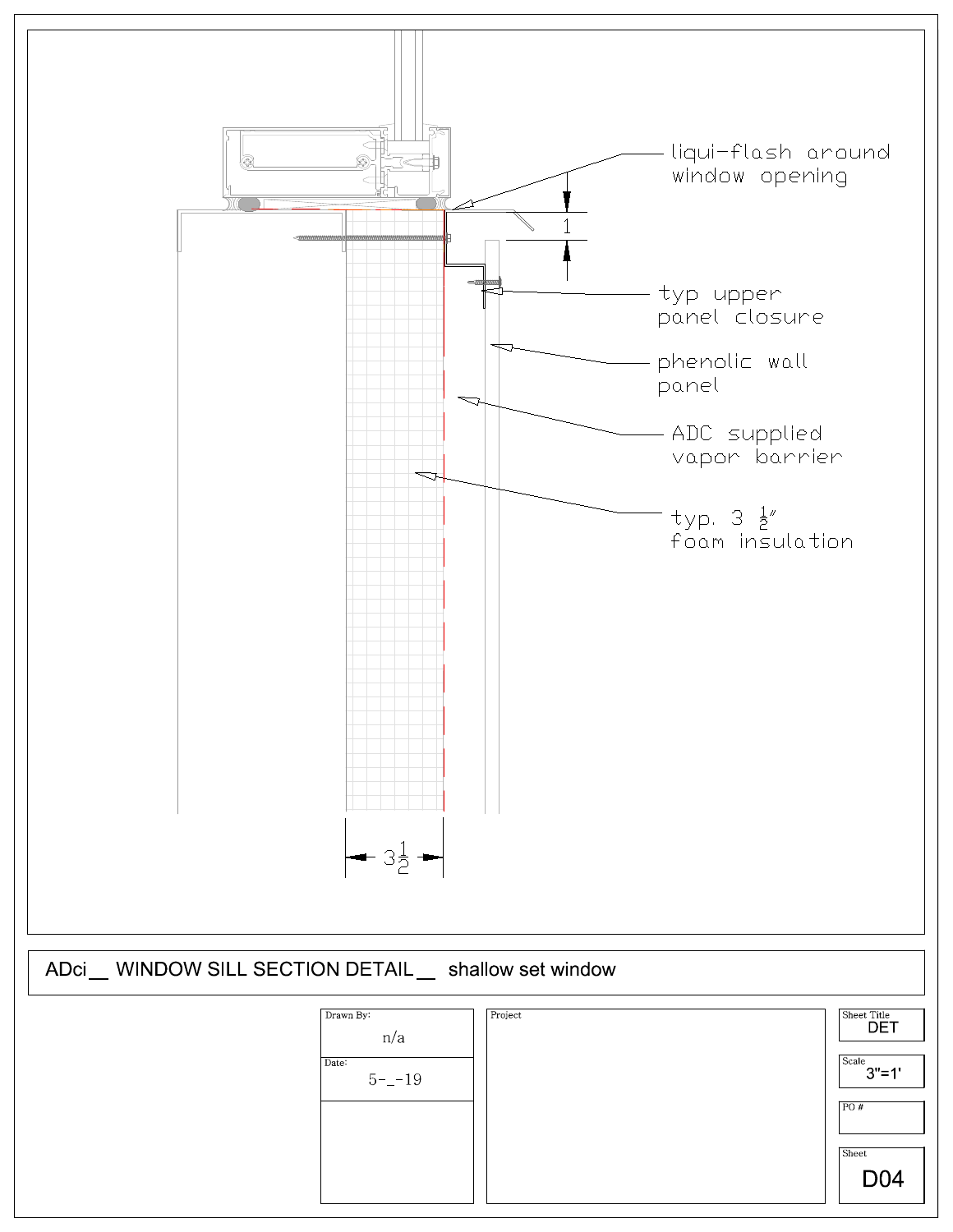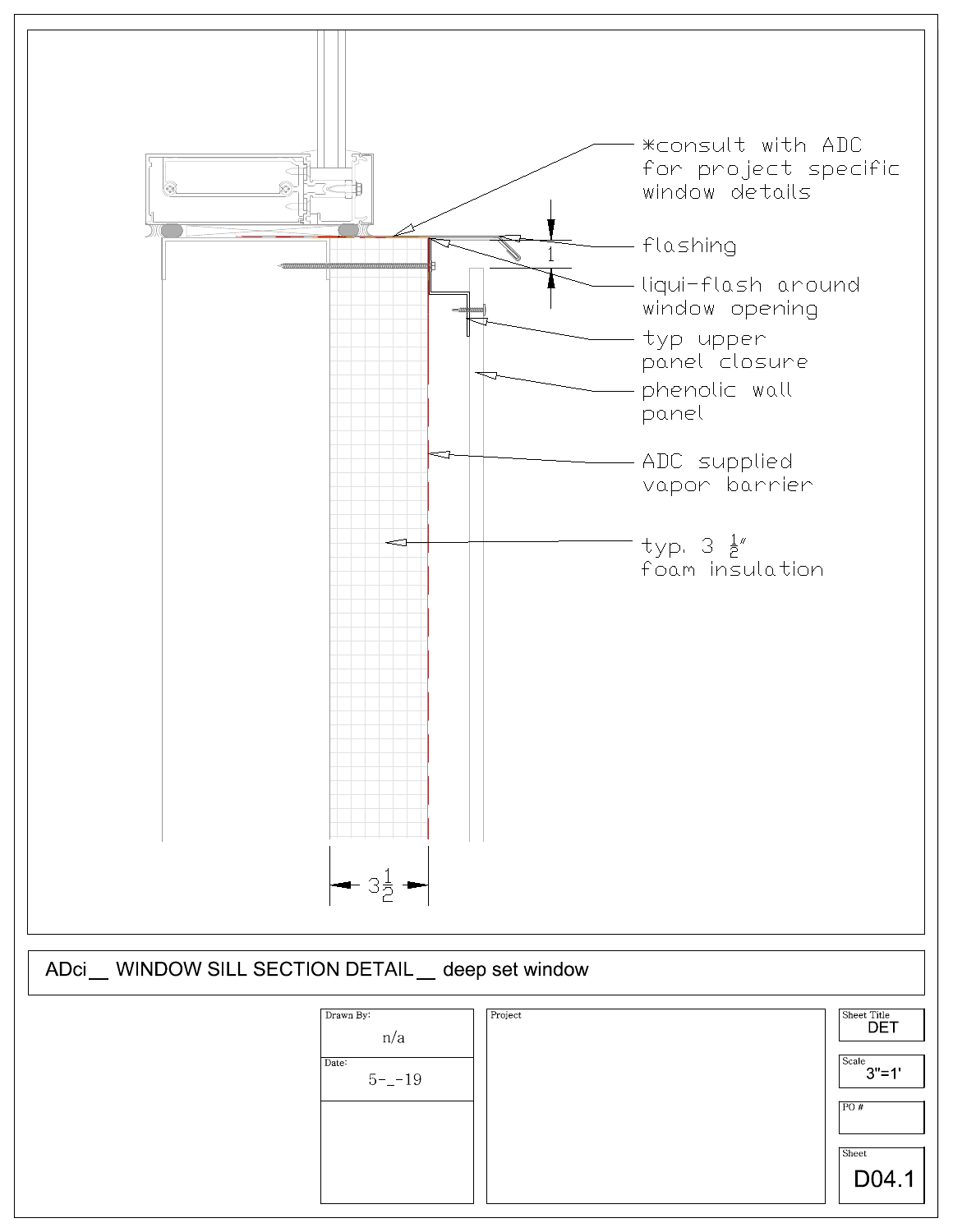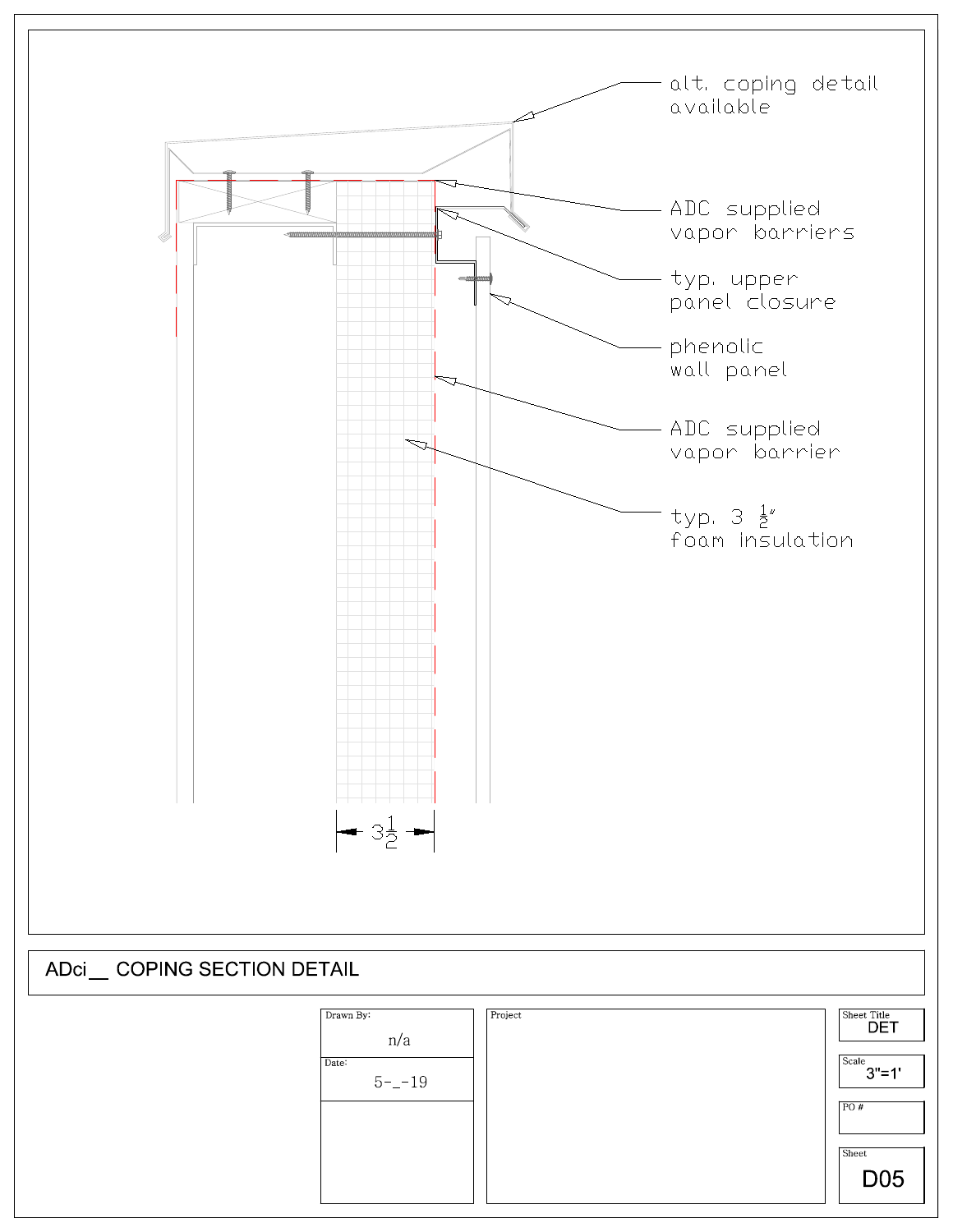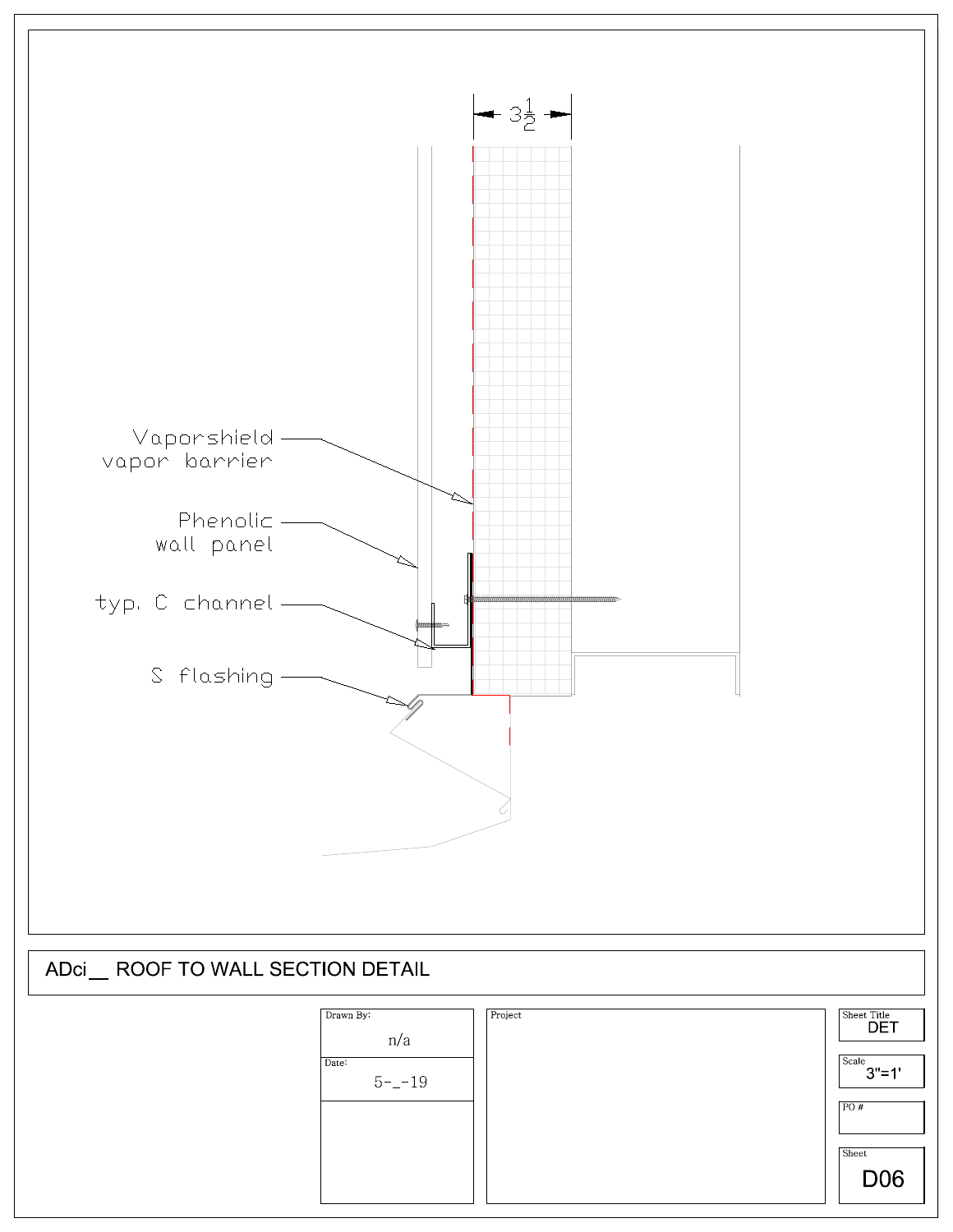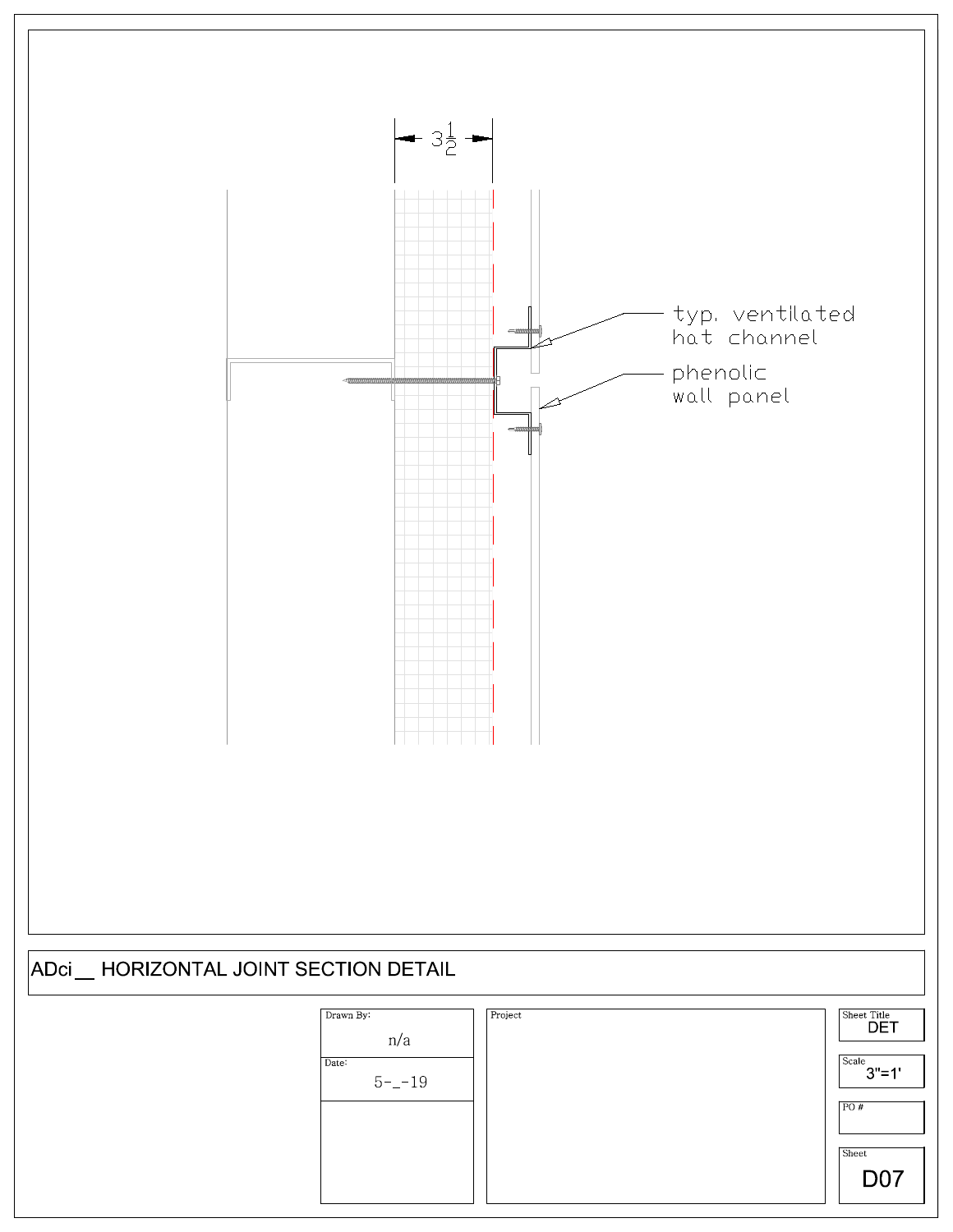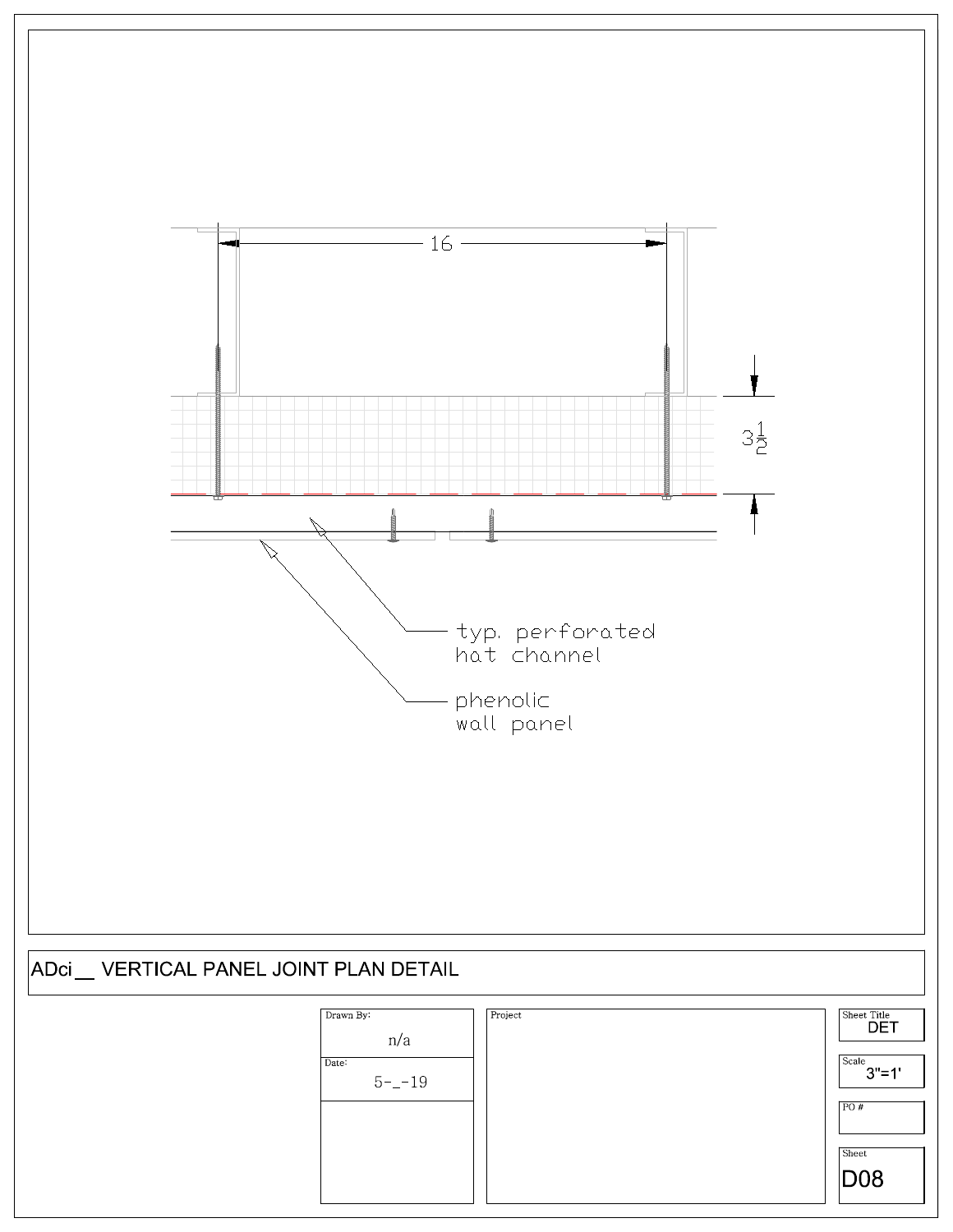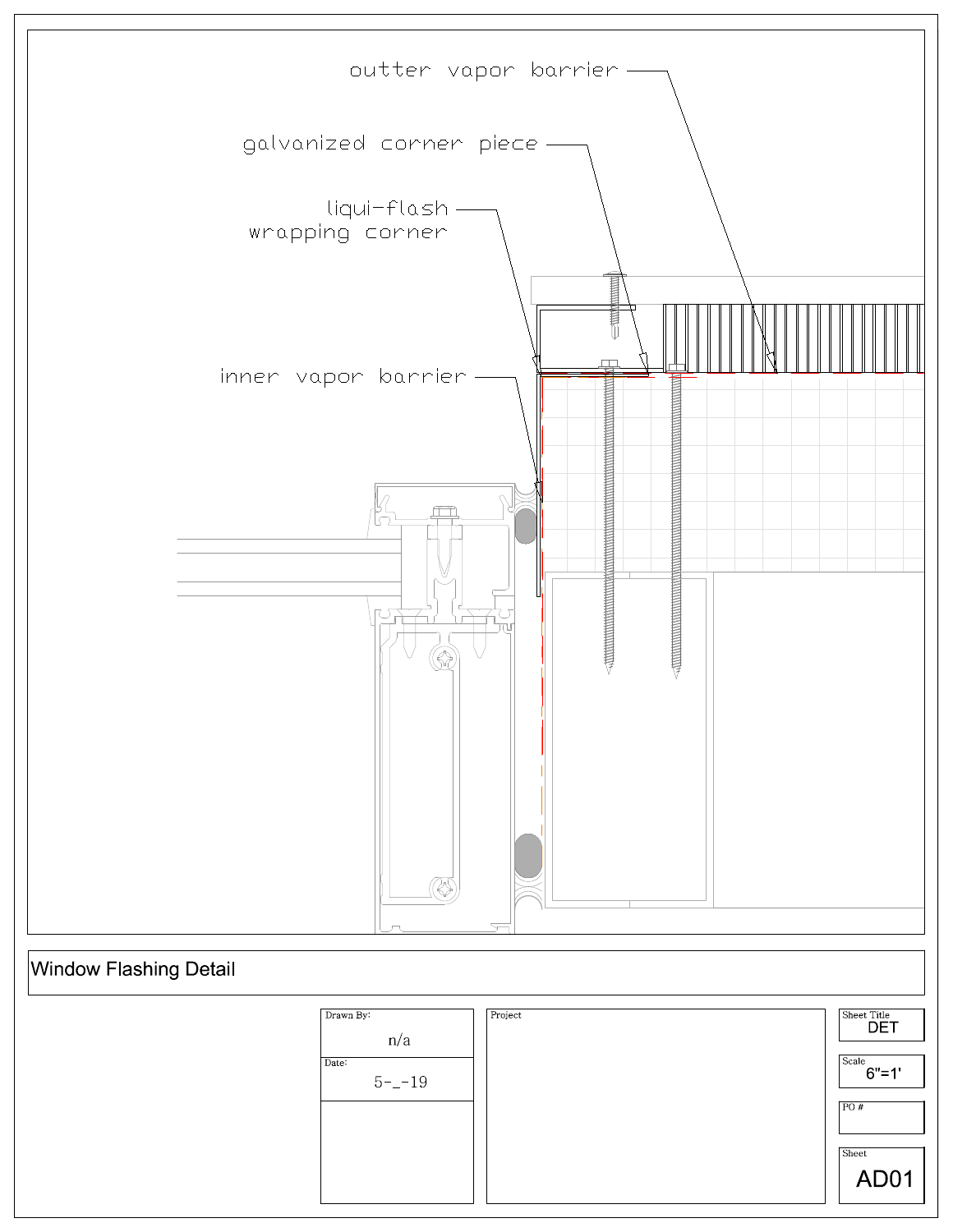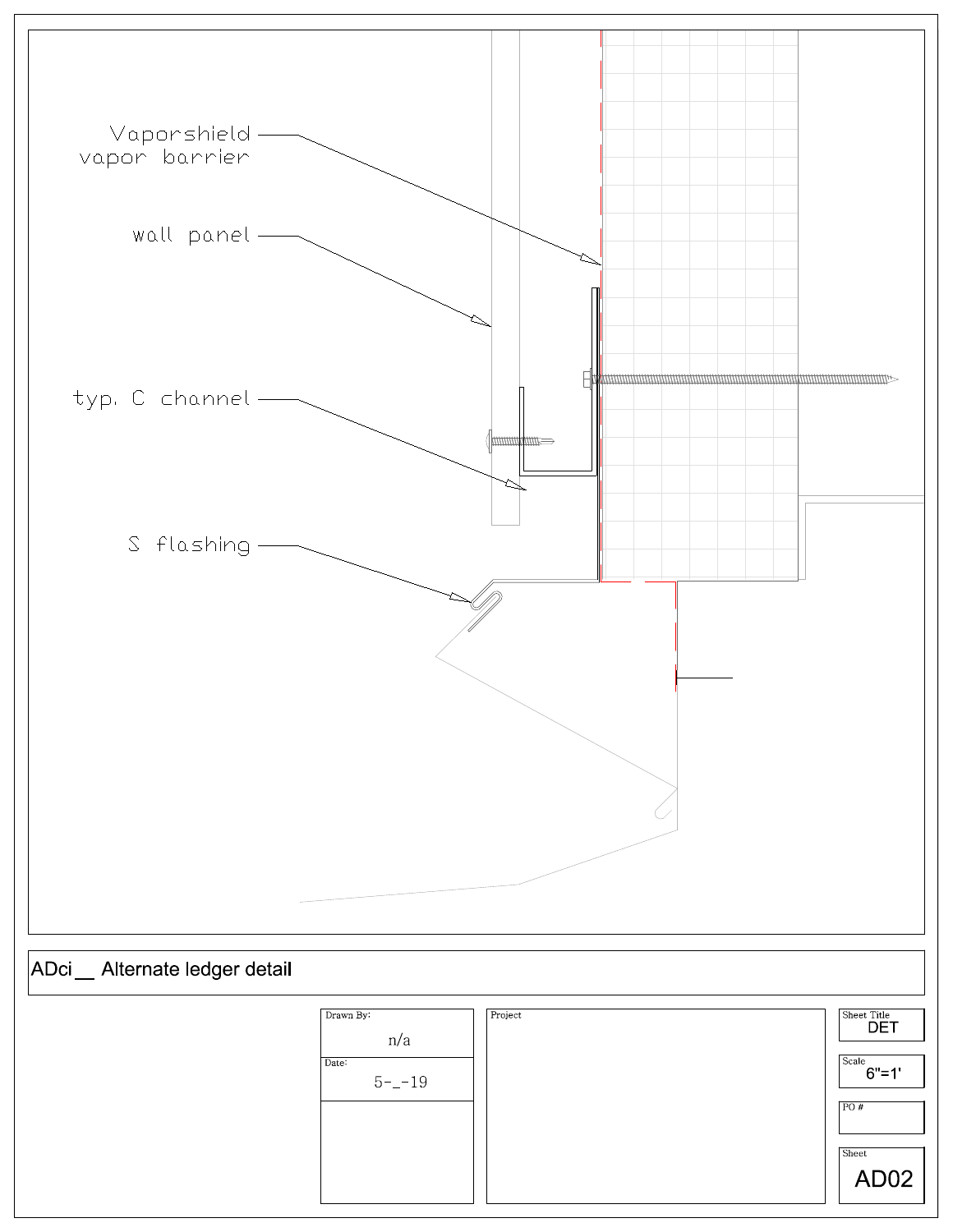## ADci Nail flange window detail

| Drawn By:<br>n/a   | Project | Sheet Title<br><b>DET</b> |
|--------------------|---------|---------------------------|
| Date:<br>$5 - -19$ |         | Scale<br>$6" = 1"$        |
|                    |         | PO#                       |
|                    |         | Sheet<br>AD <sub>03</sub> |
|                    |         |                           |